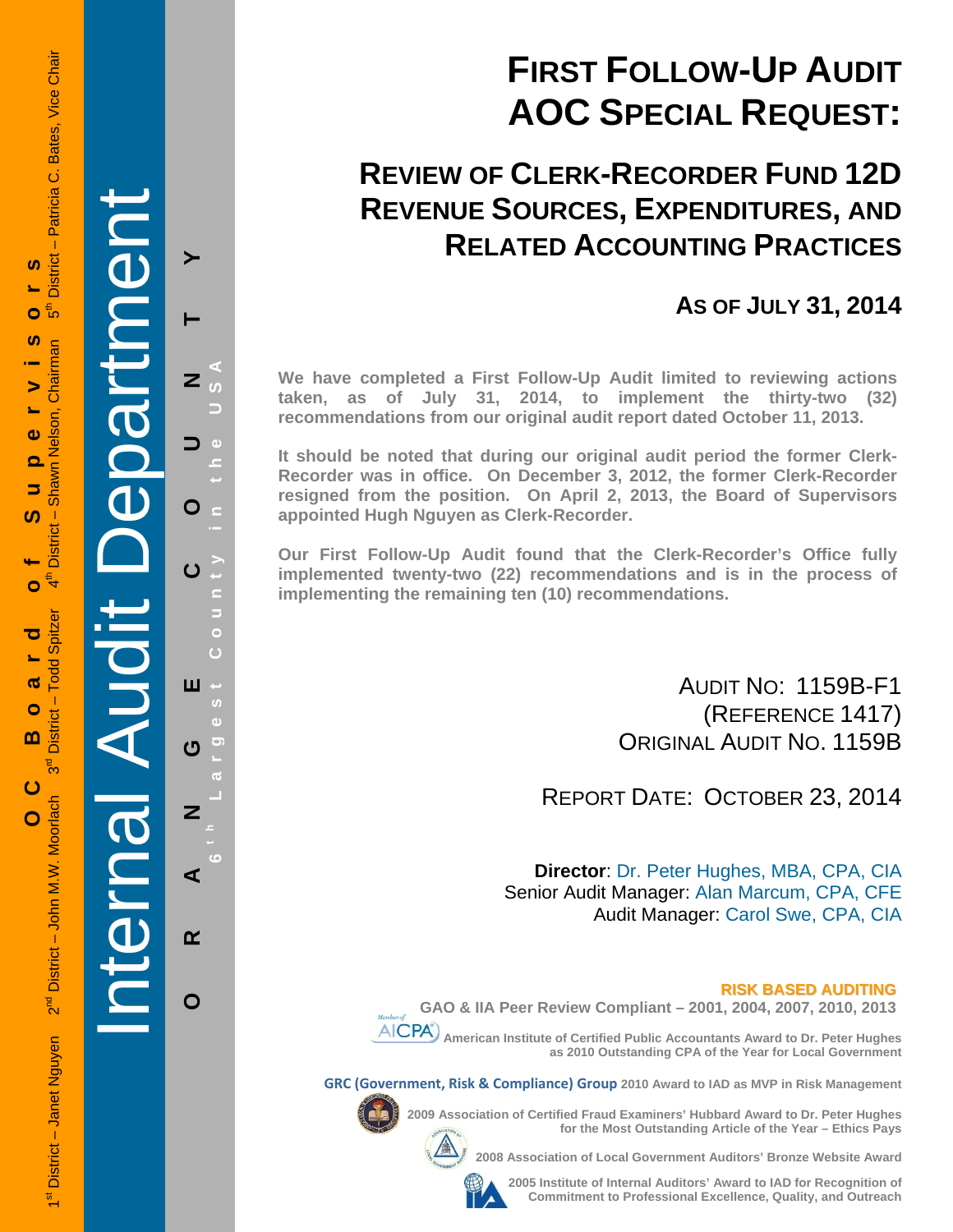# **Internal Audit Department**

### *GAO & IIA Peer Review Compliant - 2001, 2004, 2007, 2010, 2013*

*Providing Facts and Perspectives Countywide* 

### **RISK BASED AUDITING**

| <b>Dr. Peter Hughes</b> | Ph.D., MBA, CPA, CCEP, CITP, CIA, CFE, CFF, CGMA     |
|-------------------------|------------------------------------------------------|
| <b>Director</b>         | Certified Compliance & Ethics Professional (CCEP)    |
|                         | Certified Information Technology Professional (CITP) |
|                         | Certified Internal Auditor (CIA)                     |
|                         | Certified Fraud Examiner (CFE)                       |
|                         | Certified in Financial Forensics (CFF)               |
|                         | Chartered Global Management Accountant (CGMA)        |
| E-mail:                 | peter.hughes@iad.ocgov.com                           |

**Michael Goodwin CPA, CIA** Assistant Director

**Alan Marcum CPA, CFE**

Senior Audit Manager

| <b>Autumn McKinney</b> | CPA, CIA, CISA, CGFM                          |
|------------------------|-----------------------------------------------|
| Senior Audit Manager   | Certified Information Systems Auditor (CISA)  |
|                        | Certified Financial Government Manager (CGFM) |

### **Hall of Finance & Records**

12 Civic Center Plaza, Room 232 Santa Ana, CA 92701

Phone: (714) 834-5475 Fax: (714) 834-2880

To access and view audit reports or obtain additional information about the OC Internal Audit Department, visit our website: www.ocgov.com/audit



 **OC Fraud Hotline (714) 834-3608**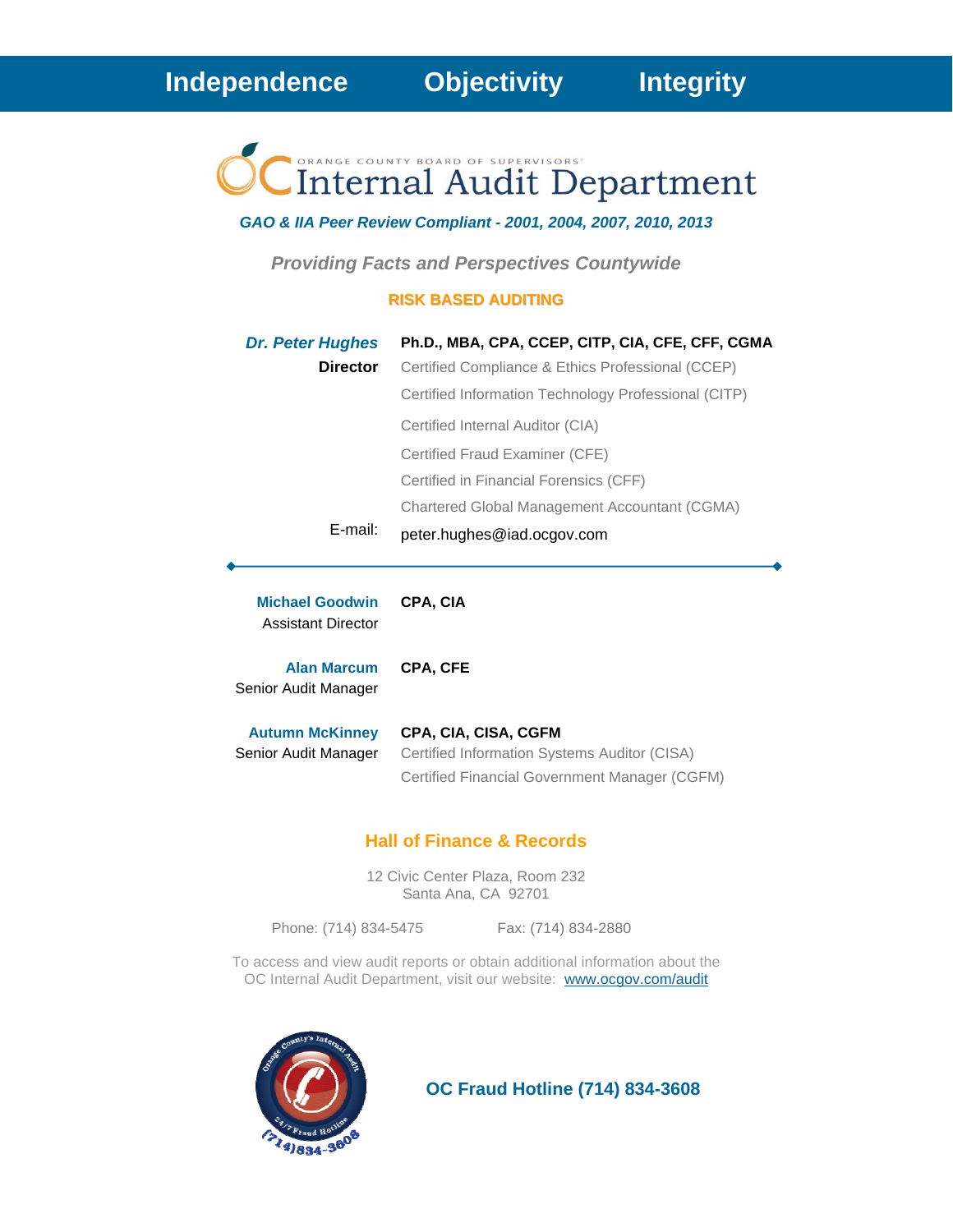### **Letter from Dr. Peter Hughes, CPA**





### **Transmittal Letter**

**Audit No. 1159B-F1 October 23, 2014** 

- **TO:** Hugh Nguyen, Clerk-Recorder
- **FROM:** Dr. Peter Hughes, CPA, Director Internal Audit Department
- **SUBJECT:** First Follow-Up Audit AOC Special Request: Review of Clerk-Recorder Fund 12D Revenue Sources, Expenditures, and Related Accounting Practices, Original Audit No. 1159-B, Issued October 11, 2013

We have completed a First Follow-Up Audit AOC Special Request Review of the Clerk-Recorder Fund 12D Revenue Sources, Expenditures, and Related Accounting Practices. Our audit was limited to reviewing, as of July 31, 2014, actions taken to implement the **thirty-two (32) recommendations** from our original audit report dated October 11, 2013. We conducted this First Follow-Up Audit in accordance with the *FY 13-14 Audit Plan and Risk Assessment* approved by the Audit Oversight Committee and Board of Supervisors (BOS).

It should be noted that during our original audit period, the former Clerk-Recorder was in office. The former Clerk-Recorder was elected to that position in 2002, and re-elected in 2006 and 2010. On December 3, 2012, the former Clerk-Recorder resigned from the position. On April 2, 2013, the Board of Supervisors appointed Hugh Nguyen as Clerk-Recorder.

The original audit found that the former Clerk-Recorder's Office did not maintain sufficient supporting records for the Fund 12D expenditures, to the extent that the records were inadequate for the purpose of readily determining whether Fund 12D monies were expended in compliance with statutory requirements.

The results of our First Follow-Up Audit are discussed in the **OC Internal Auditor's Report**  following this transmittal letter. Our First Follow-Up Audit found the **Clerk-Recorder's Office fully implemented twenty-two (22) recommendations and is in the process of implementing the remaining ten (10) recommendations.** 

Each month I submit an **Audit Status Report** to the BOS where I detail any material and significant audit findings released in reports during the prior month and the implementation status of audit recommendations as disclosed by our Follow-Up Audits. Accordingly, the results of this audit will be included in a future status report to the BOS.

Other recipients of this report are listed on the **OC Internal Auditor's Report** on page 19.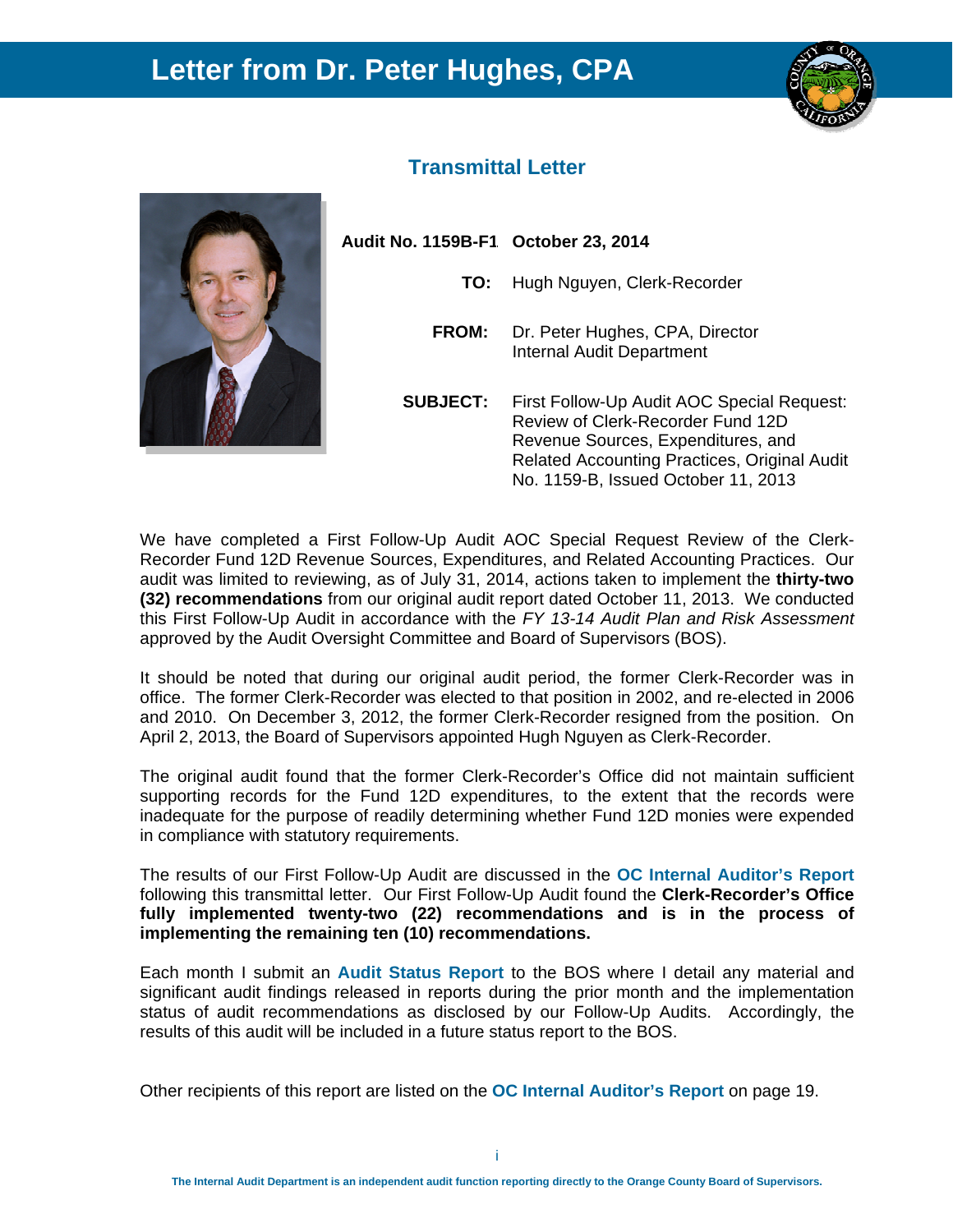### **Table of Contents**



*First Follow-Up Audit AOC Special Request: Review of Clerk-Recorder Fund 12D Revenue Sources, Expenditures, and Related Accounting Practices Audit No. 1159B-F1* 

**As of July 31, 2014**

**Transmittal Letter i**

**OC Internal Auditor's Report 1**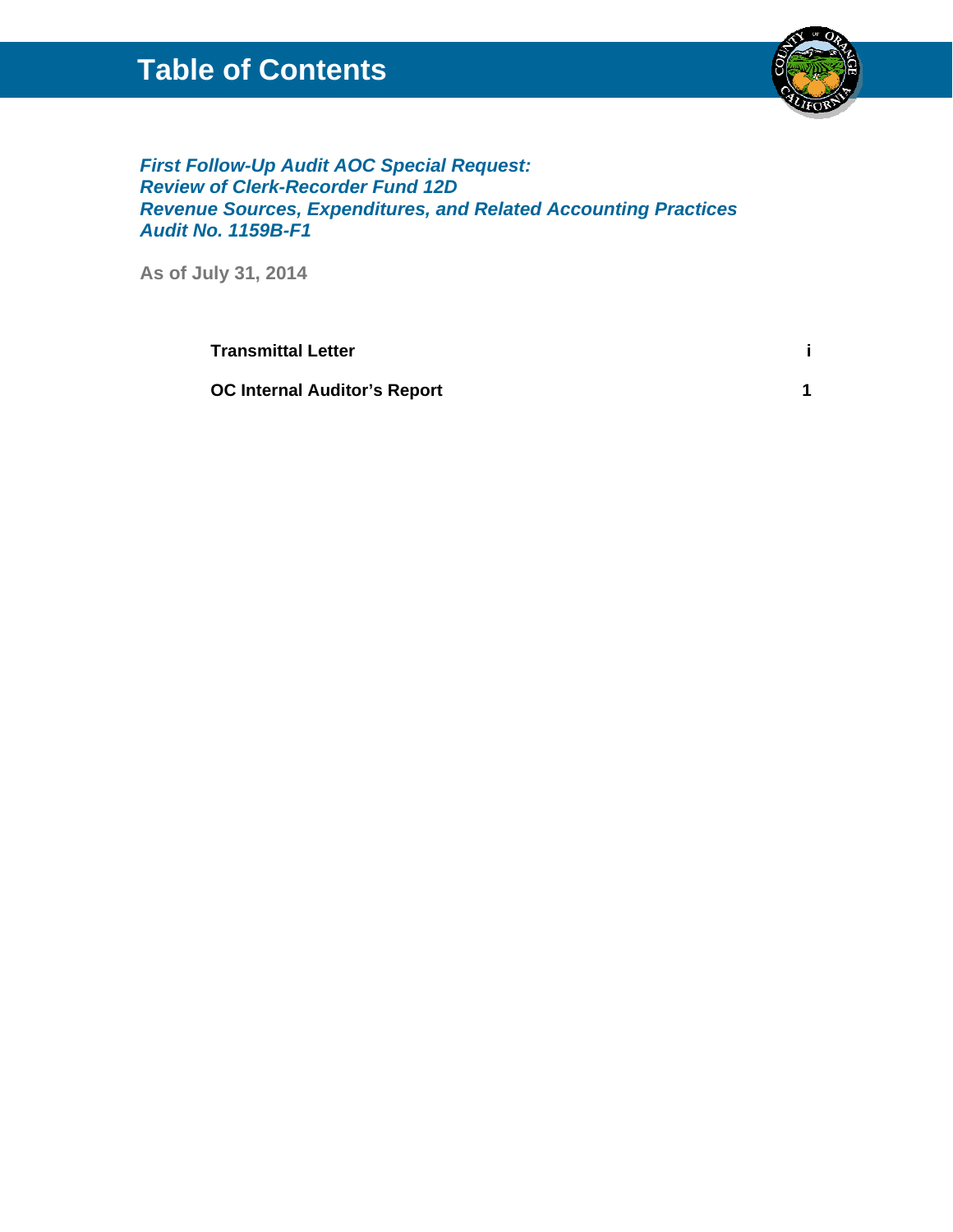#### **Audit No. 1159B-F1 October 23, 2014**

TO: Hugh Nguyen, Clerk-Recorder

FROM: Dr. Peter Hughes, CPA, Director, Internal Audit Department

tee Hygkes

SUBJECT: First Follow-Up Audit AOC Special Request: Review of Clerk-Recorder Fund 12D Revenue Sources, Expenditures, and Related Accounting Practices, Original Audit No. 1159B, Issued October 11, 2013

#### **Scope of Review**

We have completed a First Follow-Up Audit AOC Special Request Review of the Clerk-Recorder Fund 12D Revenue Sources, Expenditures, and Related Accounting Practices. Our audit was limited to reviewing actions taken, as of July 31, 2014, to implement the **thirty-two (32) recommendations** from our original audit report dated October 11, 2013.

#### **Background**

As directed by the Audit Oversight Committee (AOC) at its March 15, 2012 meeting, the objective of the review was to gain an understanding of the Fund 12D revenue sources, expenditures, and related accounting practices.

Our review included discussions with the former and current Clerk-Recorder and key staff and review of relevant documentation including pertinent legal codes, legal opinions, analysis performed by other California counties, and other pertinent documentation supporting the use of the restricted Fund 12D monies.

It should be noted that during our audit period the former Clerk-Recorder was in office. The former Clerk-Recorder was elected to that position in 2002, and re-elected in 2006 and 2010. On December 3, 2012, the former Clerk-Recorder resigned from the position. On April 2, 2013, the Board of Supervisors appointed Hugh Nguyen as Clerk-Recorder.

The original audit found the former Clerk-Recorder's Office did not maintain sufficient supporting records for the Fund 12D expenditures, to the extent that the records were inadequate for the purpose of readily determining whether Fund 12D monies were expended in compliance with statutory requirements.

The original audit identified **twelve (12) Critical Control Weaknesses, three (3) Significant Control Weaknesses** and **four (4) Control Findings** where there was inadequate oversight and accounting by the former Clerk-Recorder's Office for the statutorily-restricted Fund 12D.

#### **Results**

Our First Follow-Up Audit indicated that the **Clerk-Recorder's Office fully implemented twenty-two (22) recommendations and is in the process of implementing the remaining ten (10) recommendations.**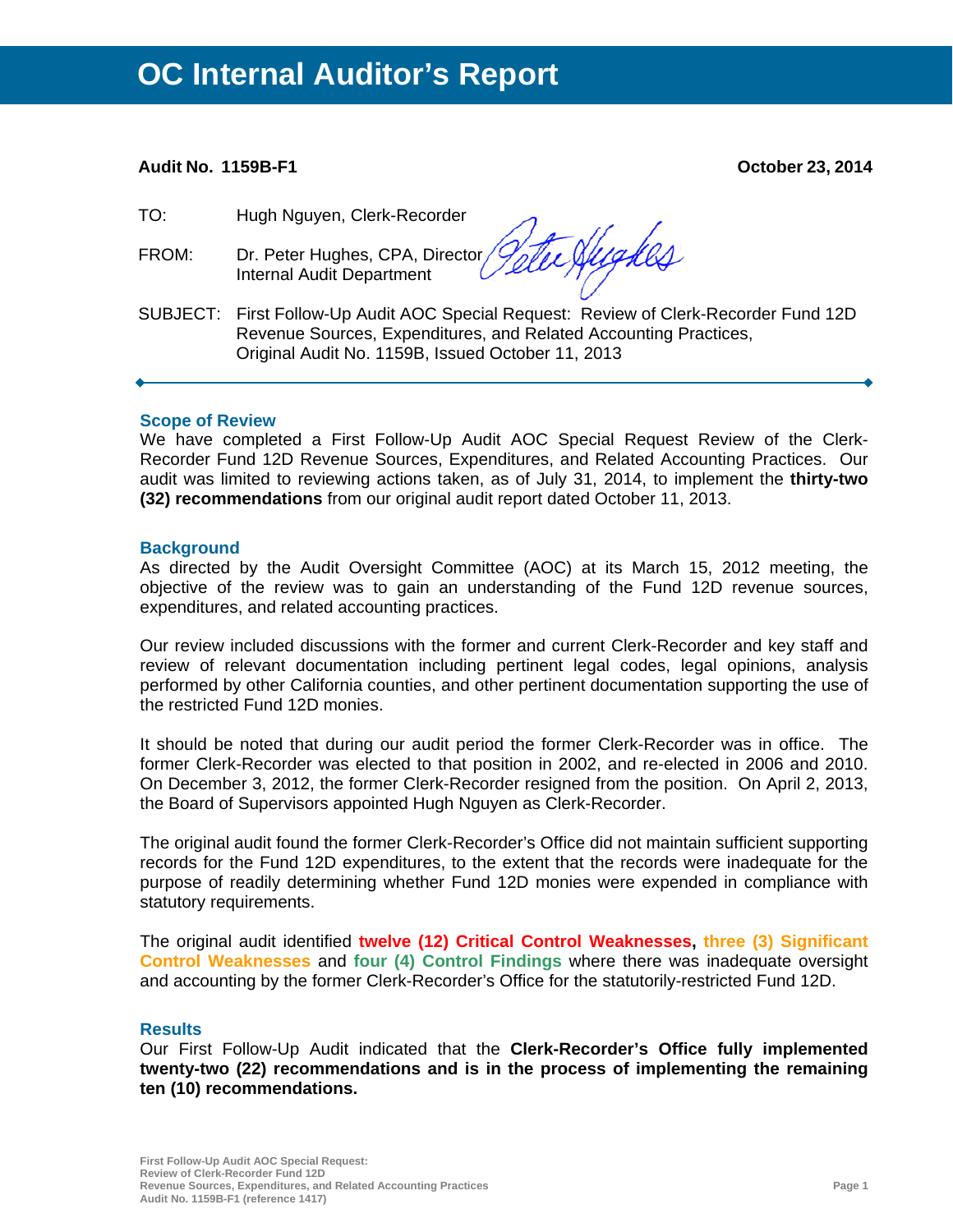Based on our First Follow-Up Audit, the following is the implementation status of **the thirty-two (32)** original recommendations:

**Finding No. 1 – Lack of Sufficient Supporting Records for Some of the Fund 12D Expenditures (Critical Control Weakness)**

**Recommendation No. 1.a:** We recommend the Clerk-Recorder develop a methodology, such as job costing or time study, for identifying expenditures as Fund 12D at the time the expenditures are made that would provide for costs to be allocated in a systematic and rational manner that can be audited.

Current Status: **Implemented.** The original audit found that the Clerk-Recorder's Office did not have procedures in place to identify which expenditures were related to Fund 12D at the time the expenditure is made. Since all Clerk-Recorder's Office expenditures are commingled in the operating Fund 059, allowable expenditures should be identified as Fund 12D at the time of payment, not retroactively.

Services, Supplies, and Capital Assets: To properly account for Fund 12D related expenditures, services, supplies, and capital asset expenditures should be coded and recorded as direct expenditures to Fund 12D whenever possible, rather than the operating Fund 059. Alternatively, job numbers could be applied to the expenditures.

Salaries & Benefits: Expenditures for salaries and benefits will likely continue to be budgeted and recorded directly in Fund 059; therefore, the costs should be allocated to Fund 12D in a systematic and rational manner that can be audited.

Our Follow-Up Audit found that the Clerk-Recorder's Office has implemented job numbers to code qualifying expenditures to the appropriate Special Revenue Funds. Expenditures for services and supplies are being directly recorded to Fund 12D, when feasible. We reviewed a sample of current expenditures and noted that job costing was used to code the expenditures to the appropriate Fund 12D sub-fund at the time the expense was made, as recommended.

In addition, the Clerk-Recorder's Office has developed policies and procedures for identifying and allocating qualifying expenditures to the Department's special revenue funds, including costs shared with operating Fund 059. We obtained and reviewed the draft policies & procedures, which appear to provide a reasonable basis for allocating costs in a systematic and rational manner that can be audited, as recommended. Salaries & benefits are recorded in Fund 059 and an operating transfer is performed quarterly from Fund 12D to reimburse Fund 059. We reviewed a sample of recent operating transfers and the methodology and documentation for allocating shared costs appears reasonable.

The above measures will help to accurately identify and allocate qualifying Department expenditures to the appropriate Special Revenue Fund(s). As such, we consider this recommendation **implemented**.

**Recommendation No. 1.b:** We recommend the Clerk-Recorder clearly document on the invoice the purpose and how the expense specifically complies with the Fund 12D usage requirements.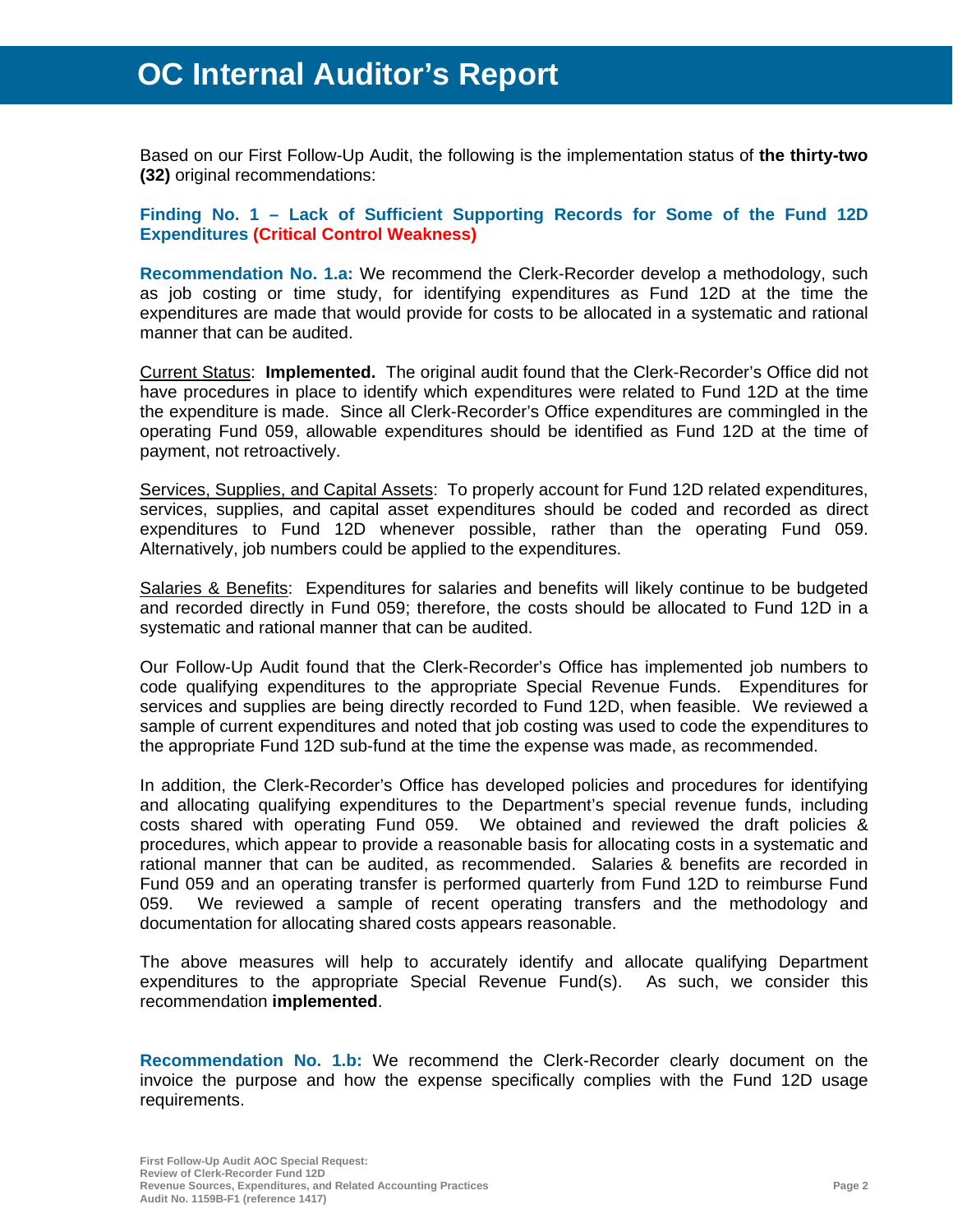Current Status and Planned Action: **In Process.** The original audit found that the Clerk-Recorder's Office was unable to provide sufficient documentation to support the operating transfers made during the audit period to clearly indicate the purpose and how the underlying expenditures specifically complied with Fund 12D usage requirements. In other words, the documentation did not demonstrate a clear connection to the Fund 12D allowed uses. For example:

- Some invoices had descriptions indicating a purpose without a clear connection to the allowed uses, such as credit card fees.
- Some invoices did not have enough specificity to clearly determine whether or not there was a purpose that would comply with usage requirements, such as a server or printer without further explanation.

Documentation should sufficiently identify the purpose or use of the expenditure and how it relates to the specific use requirements of the Fund 12D sub-fund, especially when the expenditures are made out of Fund 059 and are commingled with general operating expenses.

Our Follow-Up Audit found that the Clerk-Recorder's Office has taken steps to utilize job costing to indicate which Fund 12D sub-fund is being used. Clerk-Recorder staff has been instructed to document on the invoices the job number, description of expense, and a brief explanation of how the expense meets the special revenue requirements. We reviewed a sample of documentation supporting recent Fund 12D expenditures and noted that, in some instances, additional detail should be provided to more clearly indicate the purpose and how the expense specifically complies with the Fund 12D usage requirements. We provided our results to the Clerk-Recorder's Office and they are strengthening their policy and procedures as necessary. Implementation is anticipated in September 2014. As such, we consider this recommendation **in process**.

**Recommendation No. 1.c:** We recommend the Clerk-Recorder develop and document a formal methodology for allocating shared costs between the operating Fund 059 and Fund 12D in a systematic and rational manner that can be audited.

Current Status: **Implemented.** The original audit found that the Clerk-Recorder's Office did not have a documented methodology for allocating shared costs to Fund 12D. In some instances, 100% of certain expenditure types were allocated to Fund 12D, whereas a more appropriate allocation method would be that only a percentage of the expenditures would be allowable.

For any shared costs between operating Fund 059 and Fund 12D, the Clerk-Recorder's Office should develop and document a formal methodology for allocating the costs between Fund 059 and Fund 12D in a systematic and rational manner that can be audited.

Our Follow-Up Audit found that the Clerk-Recorder's Office has developed draft policies & procedures for allocating costs, which will be finalized soon:

- 1. *Allocating Shared Costs Between Department Funds*
- 2. *Methodology for Allocating Salary & Benefit Costs to Special Revenue Funds*

Based on our review, the procedures provide a methodology for allocating shared costs in a systematic and rational manner that can be audited, as recommended. As such, we consider this recommendation **implemented**.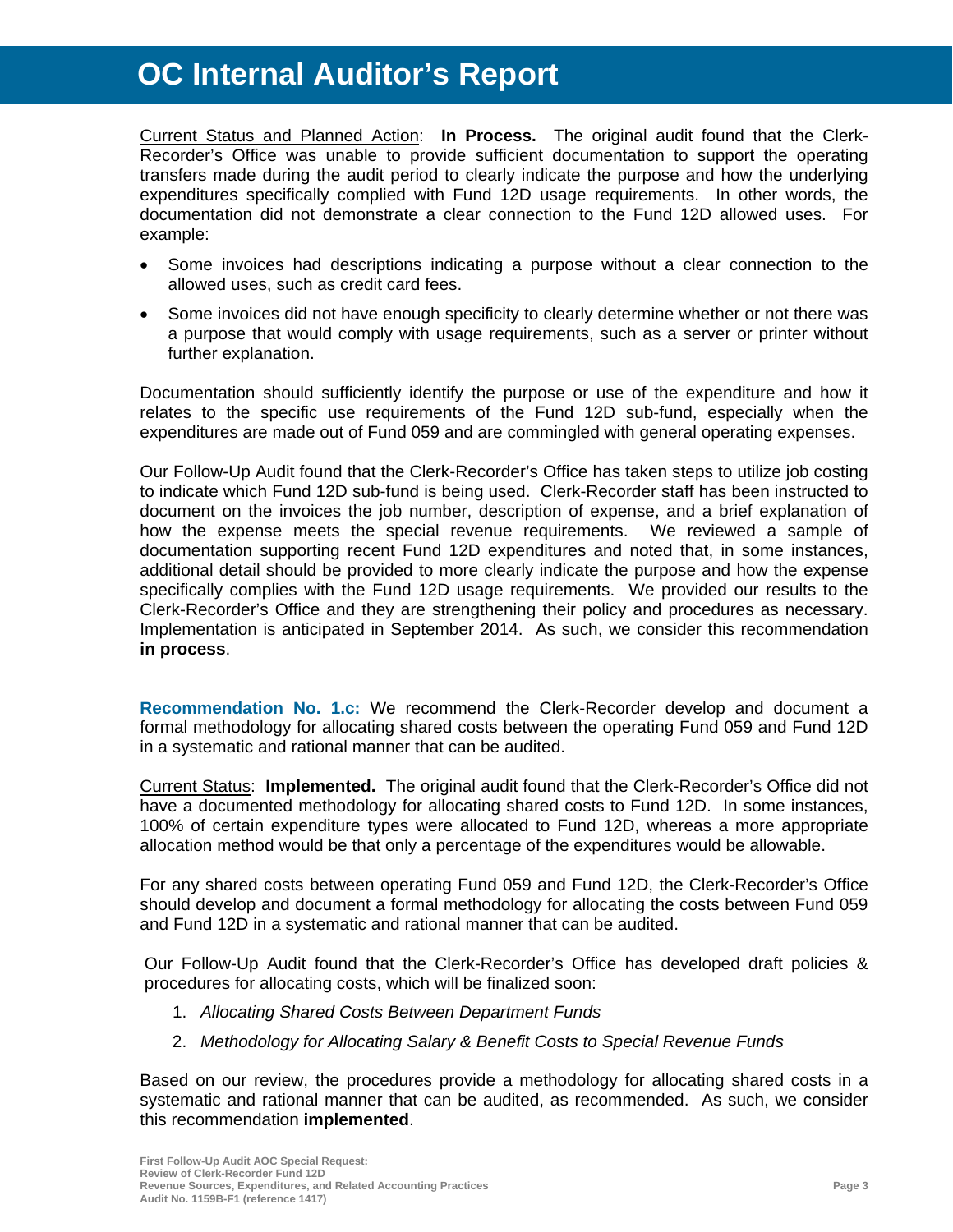**Recommendation No. 1.d:** We recommend that the Clerk-Recorder develop clearly defined policy and procedures for determining allowable usage of Fund 12D monies, including a methodology for allocating 12D qualifying expenses that is supportable and auditable, and consider consulting with County Counsel in determining which are qualifying expenditures for 12D.

Current Status and Planned Action: **In Process.** The original audit found that the Clerk-Recorder's Office did not have a written policy for the determination of Fund 12D qualifying expenditures and allowed uses. Without clearly defined criteria for what is an allowable Fund 12D expense, we were unable to determine which expenditures were allowable uses of Fund 12D monies.

Since each of the four (4) primary Fund 12D revenue sources has a specifically restricted use pursuant to the applicable legal statute, the Clerk-Recorder's Office should have clearly defined policy and procedures for determining the allowable usage and qualifying expenditures for each "sub-fund." The policy should include directions or examples of allowed versus not allowed uses.

Our Follow-Up Audit found that the Clerk-Recorder's Office is consulting with County Counsel in determining what are considered qualifying expenditures for Fund 12D usage, including County overhead charges (CWCAP), as recommended. In addition, the Clerk-Recorder's Office has taken preliminary steps to develop policy and procedures to be followed for determining allowable usage of Fund 12D monies, including a methodology for allocating 12D qualifying expenses that is supportable and auditable. Based on our review, the draft policies are still in development and are expected to be implemented in September 2014. We have provided feedback to Clerk-Recorder staff on how the policies and procedures could be enhanced. As such, we consider this recommendation **in process**.

### **Finding No. 2 – Lack of Sufficient Supporting Records for Some of the Operating Transfers From Fund 12D to Fund 059 (Critical Control Weakness)**

**Recommendation No. 2.a:** We recommend that the Clerk-Recorder implement the recommendations made in Findings No. 1 through No. 4 and then re-evaluate their records for the audit period to determine whether there are sufficient allowable expenditures to support the usage of Fund 12D monies underlying \$4.07 million in operating transfers made in FY 10/11 and FY 11/12, subject to our follow-up audit.

Current Status: **Implemented.** The original audit found that the Clerk-Recorder's Office did not maintain sufficient supporting records for the Fund 12D expenditures underlying approximately \$4.07 million in operating transfers made during the audit period from Fund 12D to Fund 059, to the extent that the records were inadequate for the purpose of readily determining whether Fund 12D monies were expended in compliance with statutory requirements.

Our Follow-Up Audit found that the Clerk-Recorder's Office has taken appropriate steps to substantially implement the recommendations made in Findings No. 1 through No. 4. Specifically, the Clerk-Recorder has developed, in consultation with County Counsel, policies, procedures, and methodologies for the governance of Fund 12D including determining eligible expenditures and for allocating eligible expenditures to the appropriate special revenue funds. These policies and procedures have not been entirely finalized and/or formalized; however, we have reviewed the draft procedures and determined that the methodologies appear reasonable.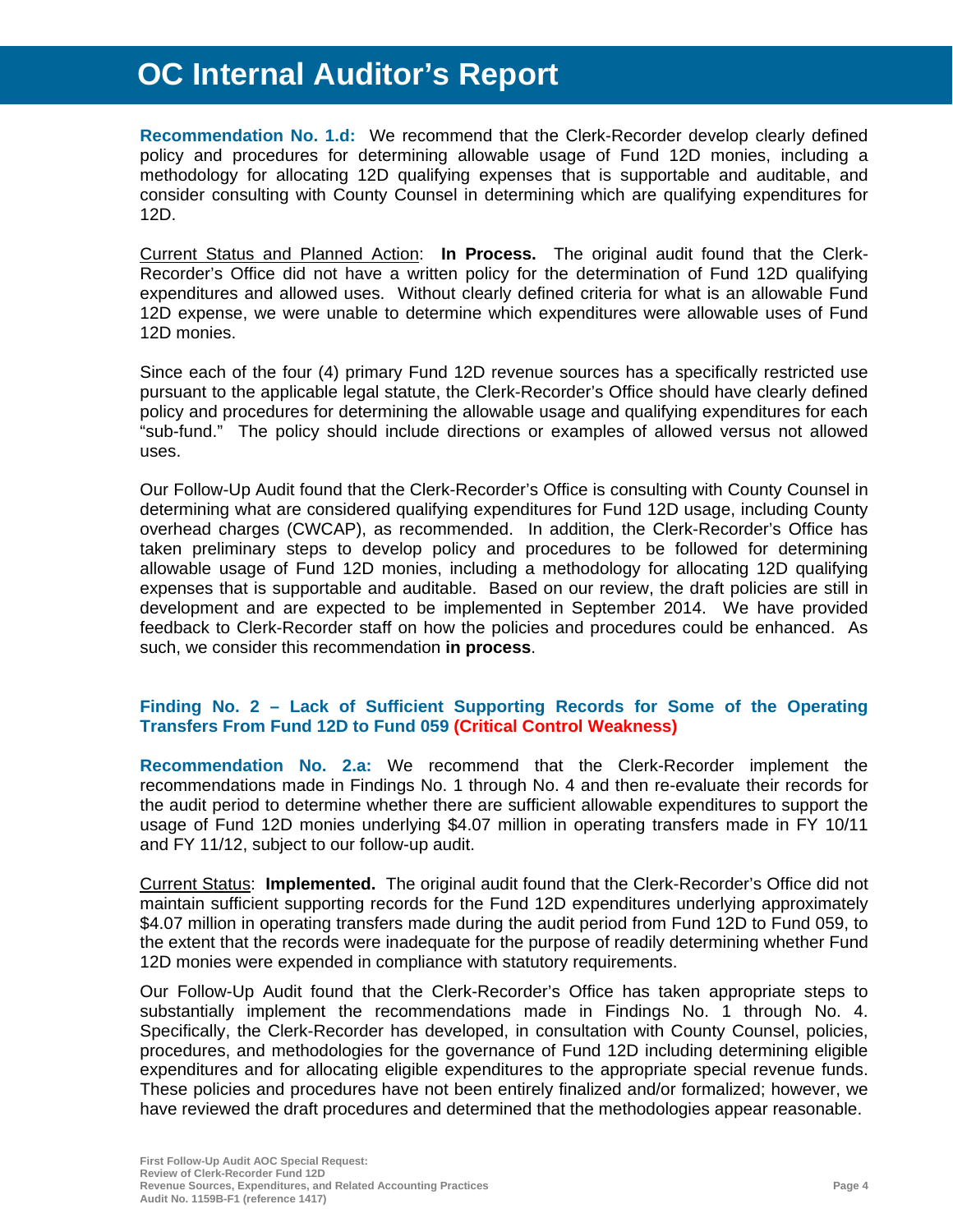The Clerk-Recorder's Office re-evaluated their records for the audit period of FY 10/11 and FY 11/12 applying these newly developed (draft) policies and procedures, as recommended. We verified their calculation and reviewed pertinent supporting documentation, including Data Warehouse Expense Reports, County Cost Allocation Plans, and invoice copies and determined there are sufficient allowable expenditures to support the usage of Fund 12D monies underlying \$4.07 million in operating transfers made in FY 10/11 and FY 11/12. As such, we consider this recommendation **implemented**.

**Recommendation No. 2.b:** We recommend that the Clerk-Recorder ensure supporting documentation for Fund 12D operating transfers: 1) clearly identifies the sub-fund where the monies are coming from; 2) is complete and accurate and agrees to the JV total; 3) includes the initial/date of both the preparer and reviewer; and 4) clearly indicates how the expenditure complies with the Fund 12D restricted usage.

Current Status: **Implemented.** The original audit found that documentation supporting the Fund 12D operating transfers processed during the audit period was inadequate and did not comply with County policy.

Our Follow-Up Audit found that the Clerk-Recorder's Office now provides detailed supporting documentation from ERMI and CAPS+ for any Operating Transfer from 12D to Fund 059. We reviewed documentation supporting recent Fund 12D operating transfers. We found that the Operating Transfer JV clearly identifies the expenditure and how it complies with the restricted usage, the sub-fund(s) that the money is coming from, and includes the name (and signatures) of the preparer and reviewer as recommended. Supporting accounting reports and data are used to reconcile and verify the Operating Transfer total and the Sub Fund amounts to ensure completeness and accuracy of transfer amounts. As such, we consider this recommendation **implemented**.

**Recommendation No. 2.c:** We recommend that the Clerk-Recorder consult with County Counsel to determine whether it is necessary to retroactively evaluate the adequacy of documentation to support Fund 12D operating transfers made prior to the audit period.

Current Status: **Implemented.** Our Follow-Up Audit found that the Clerk-Recorder's Office has determined, in consultation with County Counsel as recommended, that the Clerk-Recorder should review the supporting documentation and accounting records from fiscal year 2010-11 forward. As such, we consider this recommendation **implemented**.

### **Finding No. 3 – Some of the Fund 12D Fee Revenue Incorrectly Recorded (Critical Control Weakness)**

**Recommendation No. 3.a:** We recommend that the Clerk-Recorder implement the recommendations made in Findings No. 1 through No. 4 and then re-evaluate their records for the audit period to determine whether there are sufficient allowable expenditures to support the usage of \$2.72 million Fund 12D monies incorrectly recorded directly to operating Fund 059 in FY 10/11 and FY 11/12, subject to our follow-up audit. If it is determined after our follow-up audit there is insufficient allowable expenditures to support the \$2.72 million Fund 12D usage, the unsupported amount may need to be returned to Fund 12D; accordingly, we recommend that Clerk-Recorder seek guidance from Orange County Counsel.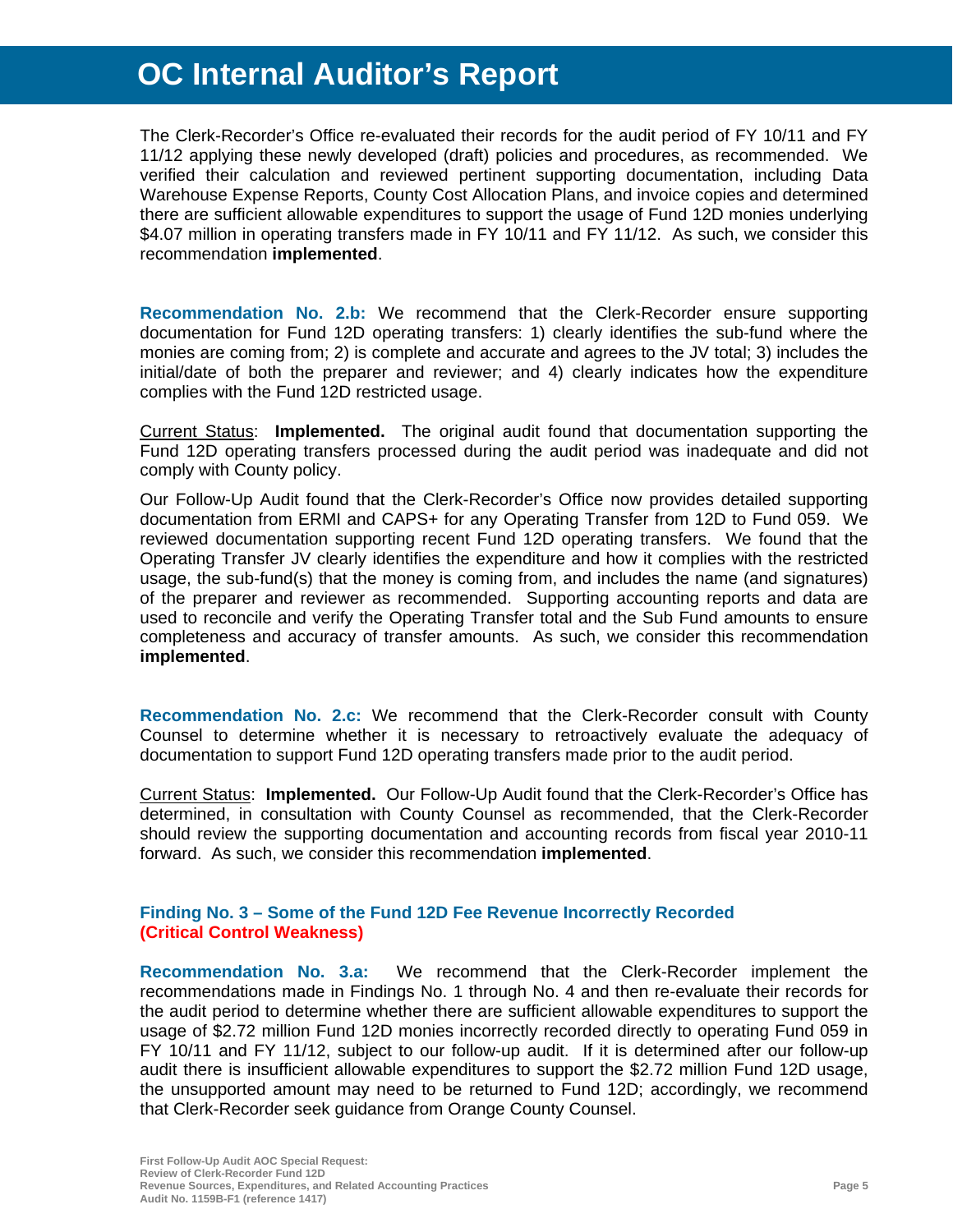Current Status: **Implemented.** The original audit found that the Clerk-Recorder's Office Cashiering System was programmed incorrectly, resulting in the incorrect recording of approximately \$2.72 million of restricted Fund 12D fee revenue directly to operating Fund 059 during FY 10/11 & FY 11/12. Also, the Clerk-Recorder's Office did not maintain sufficient supporting records for the Fund 12D expenditures, to the extent that the records were inadequate for the purpose of determining whether the approximately \$2.72 million of restricted Fund 12D monies were expended in compliance with statutory requirements.

Our Follow-Up Audit found that the Clerk-Recorder's Office has taken appropriate steps to substantially implement the recommendations made in Findings No. 1 through No. 4. Specifically, the Clerk-Recorder's Office has developed, in consultation with County Counsel, policies, procedures, and methodologies for the governance of Fund 12D including determining eligible expenditures and for allocating eligible expenditures to the appropriate special revenue funds. These policies and procedures have not been entirely finalized and/or formalized; however, we have reviewed the draft procedures and determined that the methodologies appear reasonable.

The Clerk-Recorder's Office re-evaluated their records for the audit period of FY 10/11 and FY 11/12 applying these newly developed (draft) policies and procedures, as recommended. We verified their calculation and reviewed pertinent supporting documentation, including Data Warehouse Expense Reports, County Cost Allocation Plans, and invoice copies and determined there are sufficient allowable expenditures to support the usage of Fund 12D monies underlying the \$2.72 million in restricted Fund 12D fee revenue incorrectly recorded directly to operating Fund 059 in FY 10/11 and FY 11/12.

The Clerk-Recorder's Office determined there were sufficient eligible Fund 12D Modernization expenditures to cover the incorrectly recorded revenue to Fund 059, including an offsetting transaction to reimburse the \$1.42 million in Fund 12D Micrographics revenue misallocated to Fund 059. The Clerk-Recorder's Office, subsequent to our review, will make the necessary adjustments to record the fee revenue in the appropriate Fund 12D – sub-fund, as recommended. As such, we consider this recommendation **implemented**.

**Recommendation No. 3.b:** We recommend that the Clerk-Recorder determine the amount of fee revenue incorrectly recorded for the period subsequent to our audit period through the date of correction, and make the necessary adjustments to record the fee revenue in the appropriate Fund 12D – sub-fund.

Current Status: **Implemented.** Our Follow-Up Audit found that the Clerk-Recorder's Office has calculated \$312,854 of special revenue monies improperly recorded to Fund 059 subsequent to the audit period through the date(s) of correction in FY 2012-13. We reviewed the Clerk-Recorder's Office calculation and supporting documentation and verified the amount appears reasonable.

The Clerk-Recorder's Office, subsequent to our review, will make the necessary adjustments to record the fee revenue in the appropriate Fund 12D – sub-fund, as recommended. As such, we consider this recommendation **implemented**.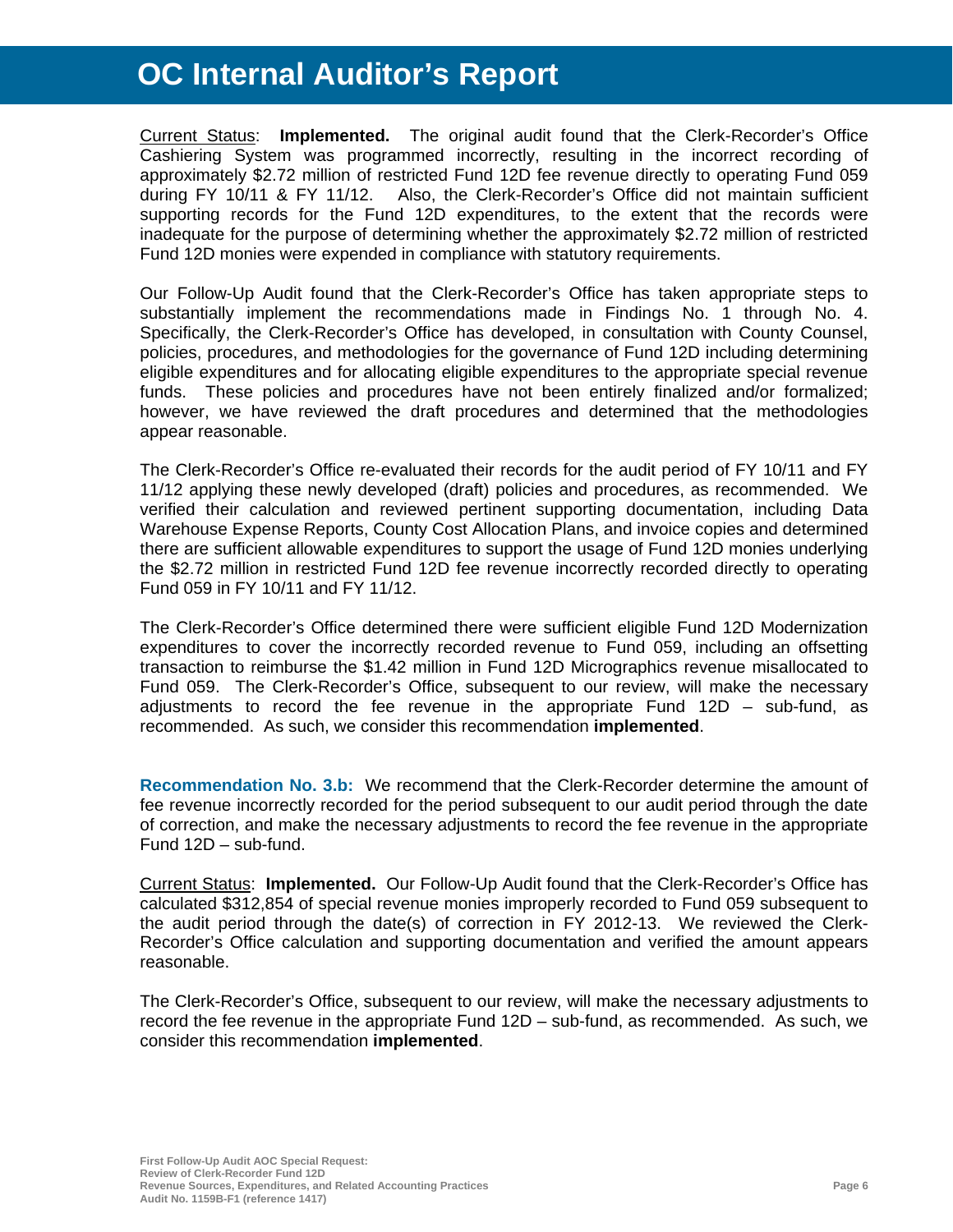**Recommendation No. 3.c:** We recommend that the Clerk-Recorder consult with County Counsel to determine whether it is necessary to quantify the amount of fee revenue incorrectly recorded to Fund 059 for periods prior to the audit period, and whether a portion or all of those monies should be returned to Fund 12D.

Current Status: **Implemented.** Our Follow-Up Audit found that the Clerk-Recorder's Office has determined, in consultation with County Counsel as recommended, that the Clerk-Recorder should review the accounting records and determine the amount of fee revenue incorrectly recorded to Fund 059 from fiscal year 2010-11 forward. As such, we consider this recommendation **implemented**.

**Recommendation No. 3.d:** We recommend the Clerk-Recorder transfer fee revenue of \$67,109 (\$33,728 for FY 10/11 and \$33,381 for FY 11/12) from the Fund 12D - Health Sub-Fund to the Fund 12D - Security Measures Sub-Fund.

Current Status: **Implemented.** The original audit found that, beginning 1/1/03, the \$0.65 per copy fee for certified birth & death records (pursuant to HSC 103525.5) restricted for the use of Security Measures was incorrectly recorded in the Fund 12D - Health Sub-Fund. Effective 1/1/06, the fee was reduced to \$0.35 per copy. During our audit period of FY 10/11 and FY 11/12, we estimated that \$67,109 in fee revenue was incorrectly recorded to the Health Sub-Fund instead of the Security Measures Sub-Fund. In October 2012, the Clerk-Recorder's Office created a new Fund 12D sub-fund to properly account for Security Measures fees.

Our Follow-Up Audit found that the Clerk-Recorder's Office has made the necessary adjustments to correctly record Security Measures fee revenue for the audit period of FY 10/11 and FY 11/12. As such, we consider this recommendation **implemented**.

**Recommendation No. 3.e:** We recommend the Clerk-Recorder determine the amount of Fund 12D fees incorrectly recorded prior to the audit period, from the time of inception 1/1/03 through 6/30/10, and subsequent to the audit period and make the necessary adjustments to record the fee revenue in the Fund 12D – Security Measures Sub-Fund.

Current Status: **Implemented.** Our Follow-Up Audit found that the Clerk-Recorder's Office has determined, in consultation with County Counsel, that the Clerk-Recorder should review the accounting records and determine the amount of Security Measures fee revenue incorrectly recorded from fiscal year 2010-11 forward. The Clerk-Recorder's Office has evaluated their records and determined that \$9,967 in Security Measures fee revenue was incorrectly recorded to the Health Sub-Fund from July 1, 2012 to the date of correction. We verified this calculation and confirmed that the necessary adjustments were made to correctly record Security Measures fee revenue subsequent to the audit period. As such, we consider this recommendation **implemented**.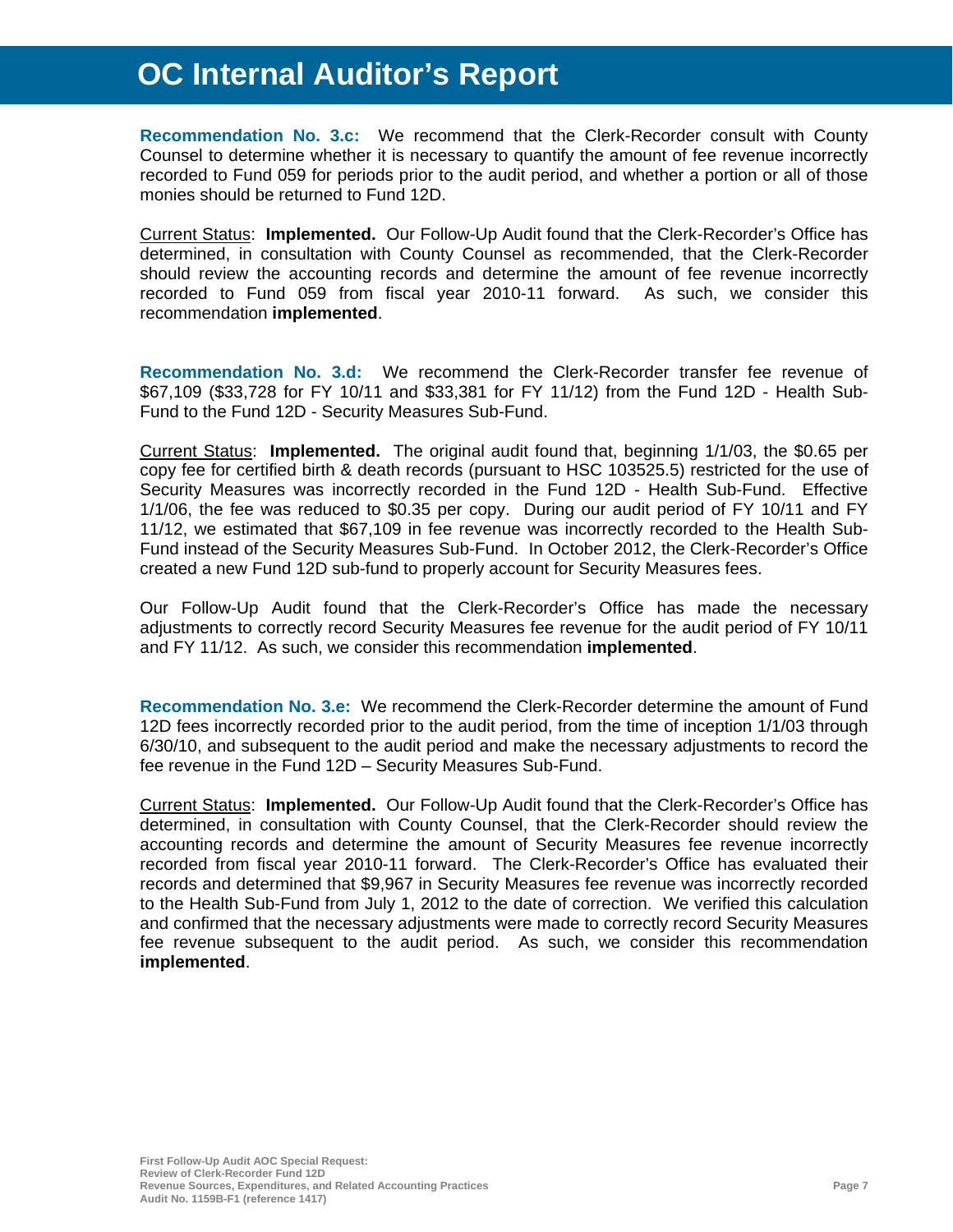#### **Finding No. 4 – Limited Oversight and Accountability Over Fund 12D (Critical Control Weakness)**

**Recommendation No. 4.a:** We recommend that the Clerk-Recorder develop policy and procedures to be followed for the governance of Fund 12D. The policy should include clearly defined procedures for determining allowable usage of Fund 12D monies, including a methodology for allocating 12D qualifying expenses that is supportable and auditable. The policy should also include clearly defined criteria for identifying microfilm costs that are applicable to the Micrographics Sub-Fund versus the Enhancement Sub-Fund. Documented policy and procedures should be reviewed and approved by management and current versions need to be readily accessible for reference by personnel responsible for Fund 12D.

Current Status and Planned Action: **In Process.** The original audit found that the Clerk-Recorder's Office did not have a written policy for the governance of Fund 12D, including the determination of Fund 12D qualifying expenditures and allowed uses. The Clerk-Recorder's Office should develop a comprehensive policy and procedure for each of the sub-funds within Fund 12D. The policies should emphasize the importance of keeping the sub-funds separately accounted for and ensuring only compliant expenditures are allowed.

Our Follow-Up Audit found that the Clerk-Recorder's Office is in the process of drafting several Policies & Procedures regarding the use and accounting of Fund 12D. We reviewed the draft policies and provided our feedback to Clerk-Recorder management. When finalized, these formalized policies, procedures, and methodologies will help to ensure accountability for Fund 12D. Implementation is anticipated by September 2014. As such, we consider this recommendation in process.

**Recommendation No. 4.b:** We further recommend that the Clerk-Recorder consider consulting with County Counsel in determining what are considered qualifying expenditures for Fund 12D usage, including County overhead charges (CWCAP).

Current Status: **Implemented.** Our Follow-Up Audit found that the Clerk-Recorder's Office has determined, in consultation with County Counsel as recommended, that the County can spend or apply any Fund 12D fee revenue surplus on allowable fee-related expenses, including both direct and indirect costs (including CWCAP). The Clerk-Recorder's Office intends to consult with County Counsel for their verbal guidance regarding the allowability of future Fund 12D expenditures and plans to submit ASRs for County Counsel review for appropriateness of new or large special revenue expenditures, including Fund 12D usage, as recommended. As such, we consider this recommendation **implemented**.

#### **Finding No. 5 – Reasonableness of Transferring Funds from the Clerk-Recorder's Office to the County General Fund in Net County Cost Contributions (Critical Control Weakness)**

**Recommendation No. 5:** We recommend that Clerk-Recorder review and evaluate the propriety of transferring approximately \$4.9 million in excess revenues (net county cost contributions) from Clerk-Recorder to the County General Fund during the audit period, to ensure those monies were not restricted Fund 12D monies.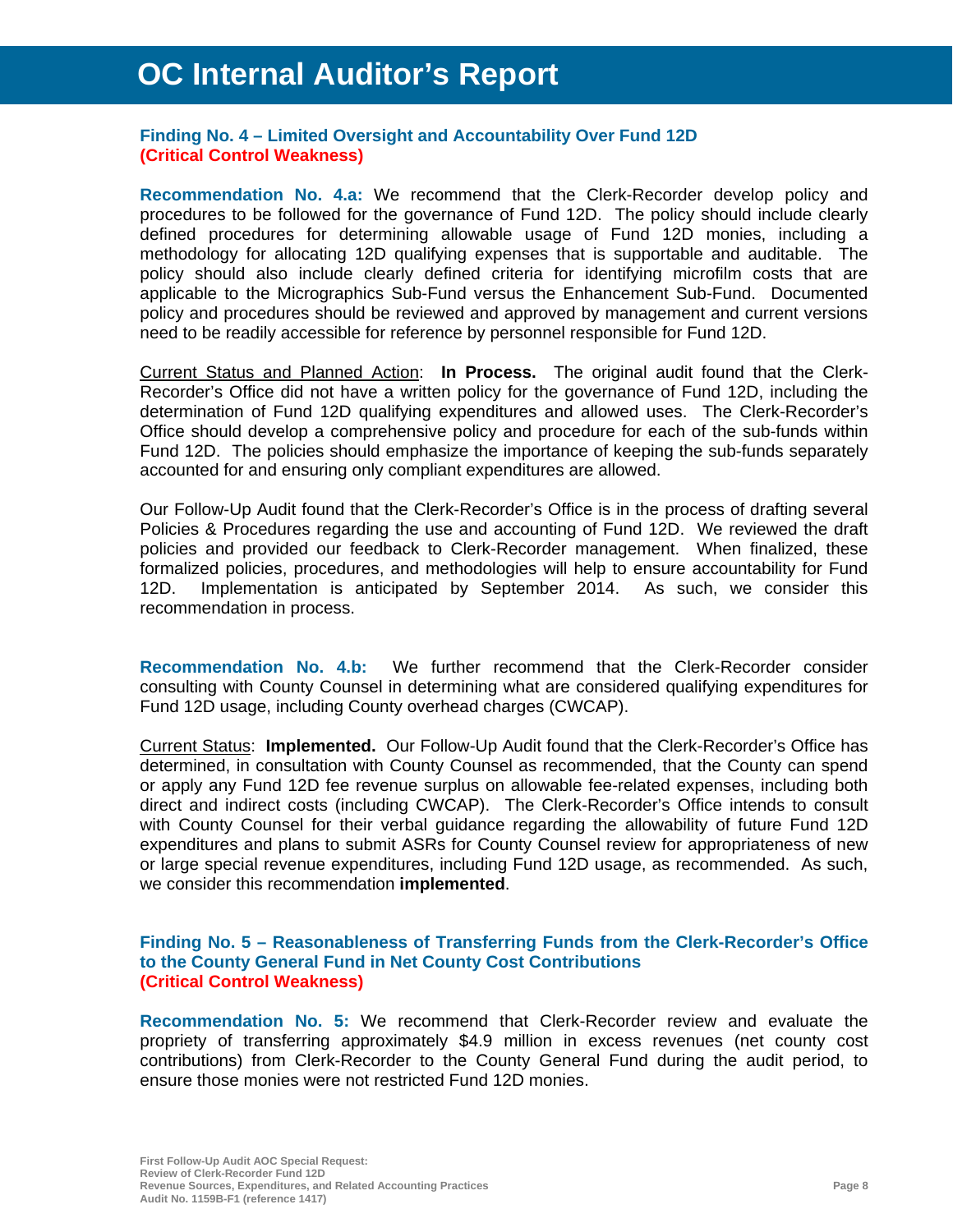Current Status and Planned Action: **In Process.** The original audit found that the Clerk-Recorder's Office transferred approximately \$4.9 million in "net county cost contributions" from the Clerk-Recorder's Office to the County General Fund during the audit period. For funds within the County General Fund, any revenues in excess of expenditures at the end of the fiscal year are transferred to the County General Fund. This is referred to as "net county cost contributions." The source of the \$4.9 million could be from a number of Clerk and Recorder activities/fees, including restricted and unrestricted monies. If any of these monies are restricted, any unused portion at year-end should not be transferred to the General Fund but should be retained for the intended restricted purpose.

Our Follow-Up Audit found that the Clerk-Recorder's Office is currently reviewing all the department fees per the Government Code and the Health & Safety Code, in consultation with County Counsel. Department fees include "Special Revenues," "Restricted Revenues" and "Unrestricted Revenues." Excess "Special Revenues" and "Restricted Revenues" should not be automatically transferred to the County General Fund. Consequently, Fund 12E was established on February 11, 2014 to move excess Special Revenues and Restricted Revenues at the end of the fiscal year, so they will not be automatically swept to the County General Fund.

It appears excess "Unrestricted Revenues" may be transferred to the County General Fund. Therefore, the Department will determine the amount of excess "Unrestricted Revenue" at the close of each fiscal year, and that amount will be transferred to the General Fund.

The Clerk-Recorder's Office has also hired a consultant (MGT of America, Inc.) to help determine which department fees are "Unrestricted Revenue" and which fees are "Restricted Revenue." Once this study is completed, the Department will identify which unrestricted revenues can be transferred to the County General Fund. This project is currently in progress. Clerk-Recorder management intends to transfer 100% of the excess revenue into Fund 12E at fiscal year-end, and then once the study is completed during next fiscal year, they will transfer any allowable (unrestricted) funds to the General Fund. The study is expected to be completed by mid-August 2014 and the evaluation of excess revenues completed by October 2014.

In addition, the Clerk-Recorder's Office is consulting with County Counsel to help determine whether CWCAP charges might be used to offset any of the \$4.9 million net county cost contributions transferred during the audit period.

The Clerk-Recorder's Office has taken preliminary steps to implement a study to determine the reasonableness of transferring \$4.9M in net county cost to the County General Fund during the audit period. As such, we consider this recommendation **in process**.

#### **Finding No. 6 – Inadequate Accounting Support Staff (Critical Control Weakness)**

**Recommendation No. 6:** We recommend that the Clerk-Recorder hire a permanent, full-time experienced accounting manager to implement proper accounting processes and controls, perform quality assurance reviews of accounting transactions, run the day-to-day accounting operations, and provide needed supervision and training to the accounting staff.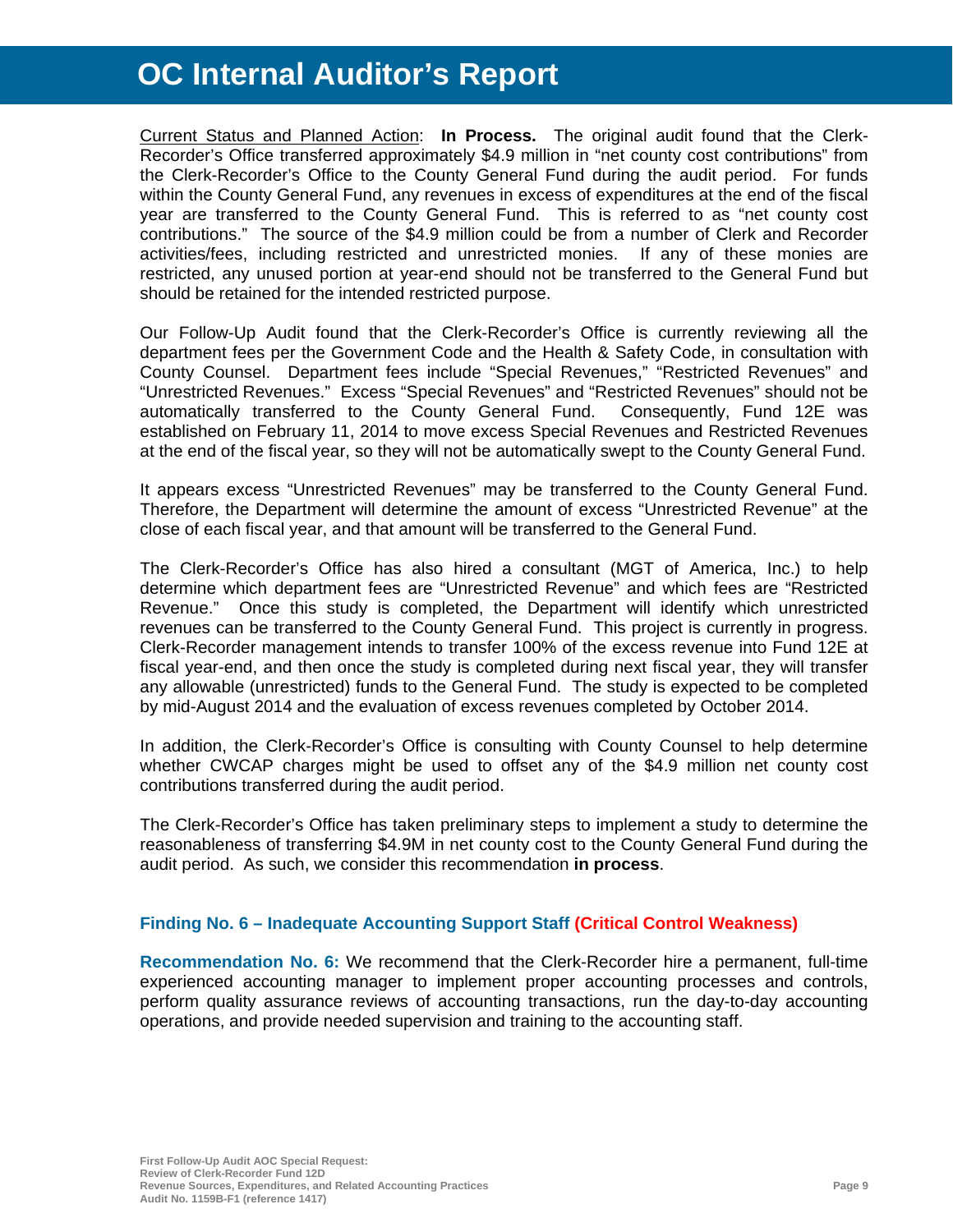Current Status: **Implemented.** The original audit found that the Clerk-Recorder's Office lacked adequate permanent, full-time accounting support staff and supervision with appropriate accounting skills and technical training. Numerous examples of accounting issues came to our attention during the audit that led us to conclude that the Clerk-Recorder's Office lacked adequate accounting support.

Our Follow-Up Audit found that the Clerk-Recorder's Office has hired two full-time financial managers. The Department hired an Administrative Manager II with over 25 years of government financial experience to oversee the Department's finance activities and to implement appropriate financial policies and procedures. The Department also hired a full-time Accounting Manager (Administrative Manager I), with a degree in Accounting and nine years experience with the Auditor-Controller's Office, to manage the Department's Accounting group day-to-day operations, implement appropriate accounting controls, and to provide needed supervision and training. The new financial managers provide two additional levels of quality assurance and review for department accounting activities and transactions. As such, we consider this recommendation **implemented**.

#### **Finding No. 7 – Inadequate Controls Over Setting and Changing Certain Fees (Critical Control Weakness)**

**Recommendation No. 7.a:** We recommend that the Clerk-Recorder maintain adequate authoritative documentation to support the amount of fees charged to the public and the basis for the fee allocation in the Cashiering System.

Current Status and Planned Action: **In Process.** The original audit found that the Clerk-Recorder's Office did not have an adequate quality assurance process in place to ensure correct fee amounts are charged and allocated in accordance with statutory requirements and that changes made to the fee amounts and allocations are properly authorized, made correctly and completely, and are properly supported by adequate documentation.

Our Follow-Up Audit found that the Clerk-Recorder's Office is in the process of compiling binders containing a chronological history of all Department fees, including state mandates, Government Code section, Board action, ordinances, cost allocation studies and other relevant documentation supporting the amount of each fee in the department's current fee schedule and fees within the department's cashiering system. Implementation is anticipated in September 2014.

The Clerk-Recorder's Office has taken preliminary steps to assemble the binders and create a monitoring process to ensure adequate authoritative documentation is maintained to support the amount of fees charged to the public and the basis for the fee allocation in the Cashiering System, but this project has not yet been completed. As such, we consider this recommendation **in process**.

**Recommendation No. 7.b:** We recommend the Clerk-Recorder implement internal controls to ensure that correct fee amounts are charged to the public and that future changes to fee amounts and fee allocations in the Cashiering System are properly authorized, made correctly, and are adequately supported with appropriate documentation.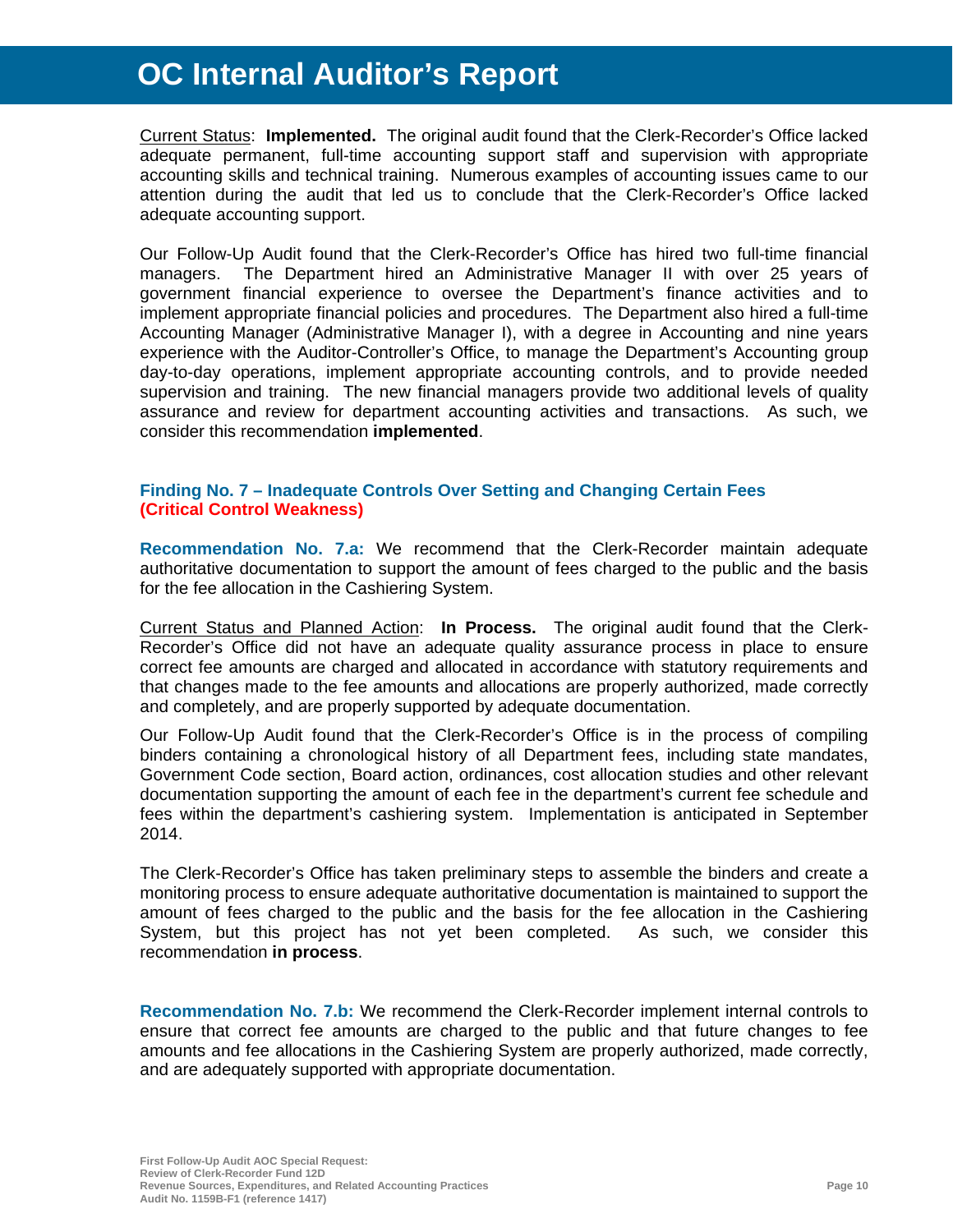Current Status and Planned Action: **In Process.** The original audit found that the Clerk-Recorder's Office did not have an adequate quality assurance process in place to ensure correct fee amounts are charged and allocated in accordance with statutory requirements and that changes made to the fee amounts and allocations are properly authorized, made correctly and completely, and are properly supported by adequate documentation.

Our Follow-Up Audit found that the Clerk-Recorder's Office has drafted three policies and procedures to establish and strengthen controls over setting and changing fees:

- *1. Cashiering System Changes*
- *2. Annual Review of Clerk Fees*
- 3. *Annual Review of Recording Fees*

The procedures for *Cashiering System Changes* require any fee changes or updates must first be approved by the Department Head. All fee changes in the Cashiering System must be documented including the specific fee changes made, the date the change was made, and who made the changes. We reviewed documentation of a recent fee change and testing in the Cashiering System which showed the change was properly authorized, made correctly and completely, and was properly supported by adequate documentation.

The procedures for *Annual Review of Clerk & Recording Fees* require annual manager review and revision of all the fees in their section. The section managers will also confirm that the Department Fee Schedules are consistent with the fee amounts in the Department's Cashiering System.

In addition, the Department has implemented a "Fee Matrix" that lists each fee, the amount of the fee per the Department Fee Schedule, the amount of the fee in the Cashiering System, and the amount of the Fee per the Department's "FeeOpedia" (Fee amounts per the Government Code or County Resolution). All three fee amounts should be the same and will facilitate manager review. Per Clerk-Recorder management, the "FeeOpedia" is still in progress and the Fee Matrix is not yet complete. Implementation is anticipated by September 2014.

The Clerk-Recorder's Office has taken steps to ensure changes to fee amounts and fee allocations in the Cashiering System are properly authorized, made correctly, and are adequately supported with appropriate documentation, as recommended. The documentation process to facilitate the monitoring of fee amounts to ensure correct fee amounts are charged is still in progress. As such, we consider this recommendation **in process**.

#### **Finding No. 8 – Limited Oversight Regarding Fund 12D Balance (Critical Control Weakness)**

**Recommendation No. 8:** We recommend that the Clerk-Recorder establish internal controls to ensure that the Fund 12D Activity Summary Schedule is prepared accurately, reconciled to the general ledger, and reflects total fund balance (both reserved and unreserved) by sub-fund.

Current Status: **Implemented.** The original audit found that the Clerk-Recorder's Office did not properly and accurately monitor the \$14.8 million fund balance in Fund 12D. In order to track fund balance by sub-fund, the Clerk-Recorder's Office created a manual schedule to monitor Fund 12D transaction activity. We found that the manual schedule contained errors, was not reconciled to the general ledger, and did not accurately reflect the fund balance per sub-fund.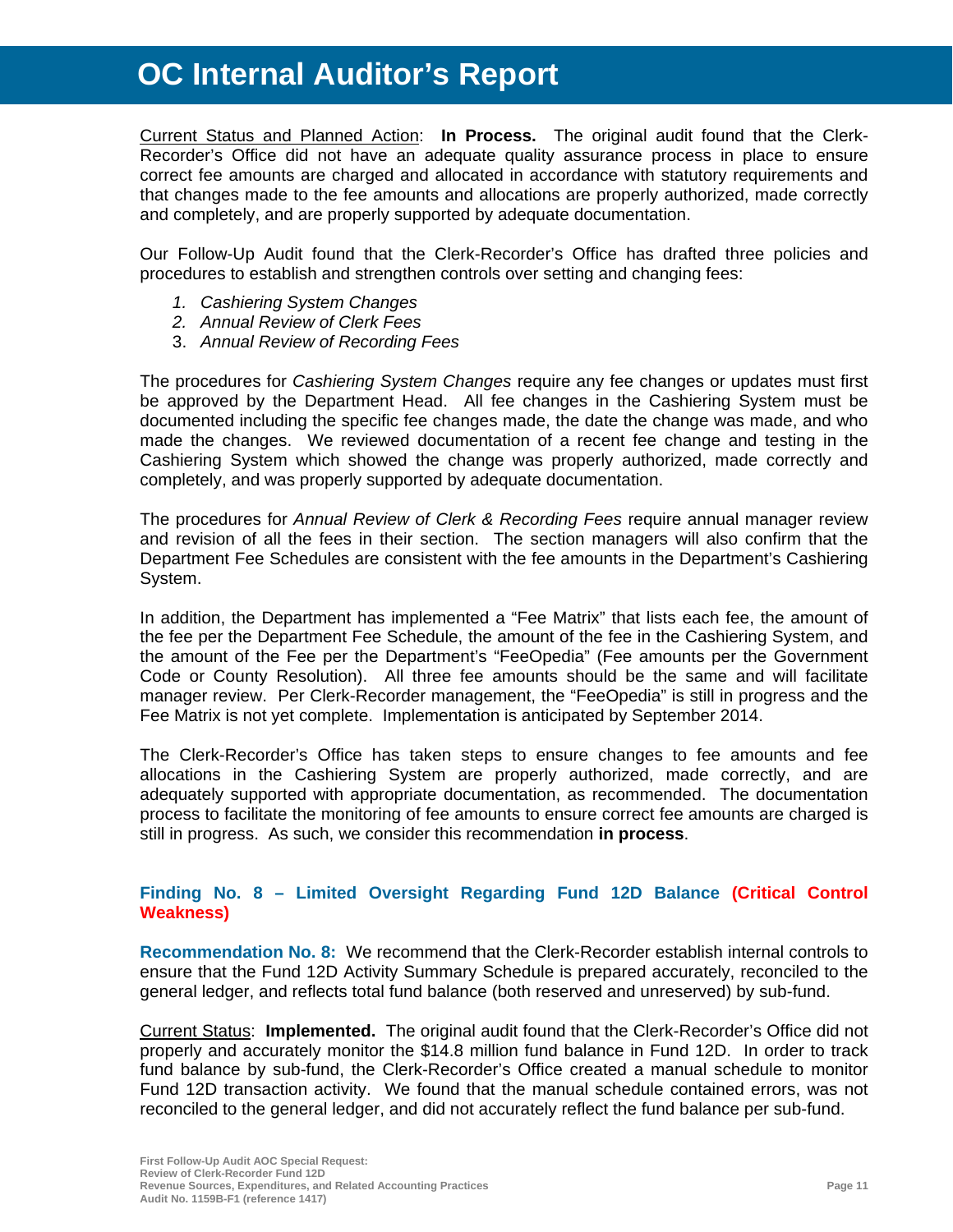Our Follow-Up Audit found that the Clerk-Recorder's Office has revised their fund reconciliation methodology and format (Fund 12D Worksheet and Fund Balance Reconciliation). On a monthly basis, the department reconciles each Fund 12D sub-fund balance to the revenue and expenditure activity from CAPS+ General Ledger Accounting Reports. The Fund 12D Worksheet identifies each sub-fund's monthly beginning balance, monthly revenues and expenditures, ending monthly Fund Balance Available, Fund Balance Reserves, and ending monthly Fund Balance Total which is reconciled to the CAPS+ General Ledger Reports. The worksheet and reconciliation are reviewed for accuracy by a manager.

We reviewed the April 2014 Fund 12D Worksheet and Fund Balance Reconciliation and found that it agreed to the general ledger reports and was reviewed and approved by management. The Clerk-Recorder's Office has taken steps to establish internal controls to ensure that the Fund 12D Worksheet is prepared accurately, reconciled to the general ledger, and reflects total fund balance by sub-fund, as recommended. As such, we consider this recommendation **implemented**.

#### **Finding No. 9 – Update Required to Ensure Certain Fees Charged Recover Actual Costs (Critical Control Weakness)**

**Recommendation No. 9:** We recommend the Clerk-Recorder perform cost studies as required by legal statute and County policy, to ensure that fees charged to the public reflect actual costs.

Current Status and Planned Action: **In Process.** The original audit found that certain fees charged to the public that include a cost recovery component have not been evaluated and updated timely to ensure that actual costs are recovered as required by Government Code (GC) and County Policy.

Our Follow-Up Audit found that the Clerk-Recorder's Office has contracted with a vendor (MGT of America, Inc.) for cost allocation study consulting services to conduct a cost study of the Department's recording fees. Based on our review of the contract and Scope of Work, the study covers the cost recovery portion of the recording fees and vital record copy fees identified in the audit. Per Clerk-Recorder management, the study is currently in process and is anticipated to be completed in September 2014.

The Clerk-Recorder's Office has taken steps to commence a cost study as required by legal statute and County policy to ensure that fees charged to the public reflect actual costs, as we recommended. Since the cost study is in process and has not yet been finalized, we consider this recommendation **in process**.

#### **Finding No. 10 – Errors Noted in Certain Fees Charged (Critical Control Weakness)**

**Recommendation No. 10.a:** We recommend that the Clerk-Recorder consult with County Counsel in determining if further corrective action is required.

Current Status: **Implemented.** The original audit found that the Clerk-Recorder's Office charged an incorrect Government Lien Release Fee of \$10 for recording every release of lien, encumbrance, or notice executed by the state, or any municipality, county, city, district or other political subdivision (Fee Code 003). GC Section 27361.3 authorizes the Clerk-Recorder to charge a fee of \$8, resulting in an overcharge of \$2 per applicable recording. Approximately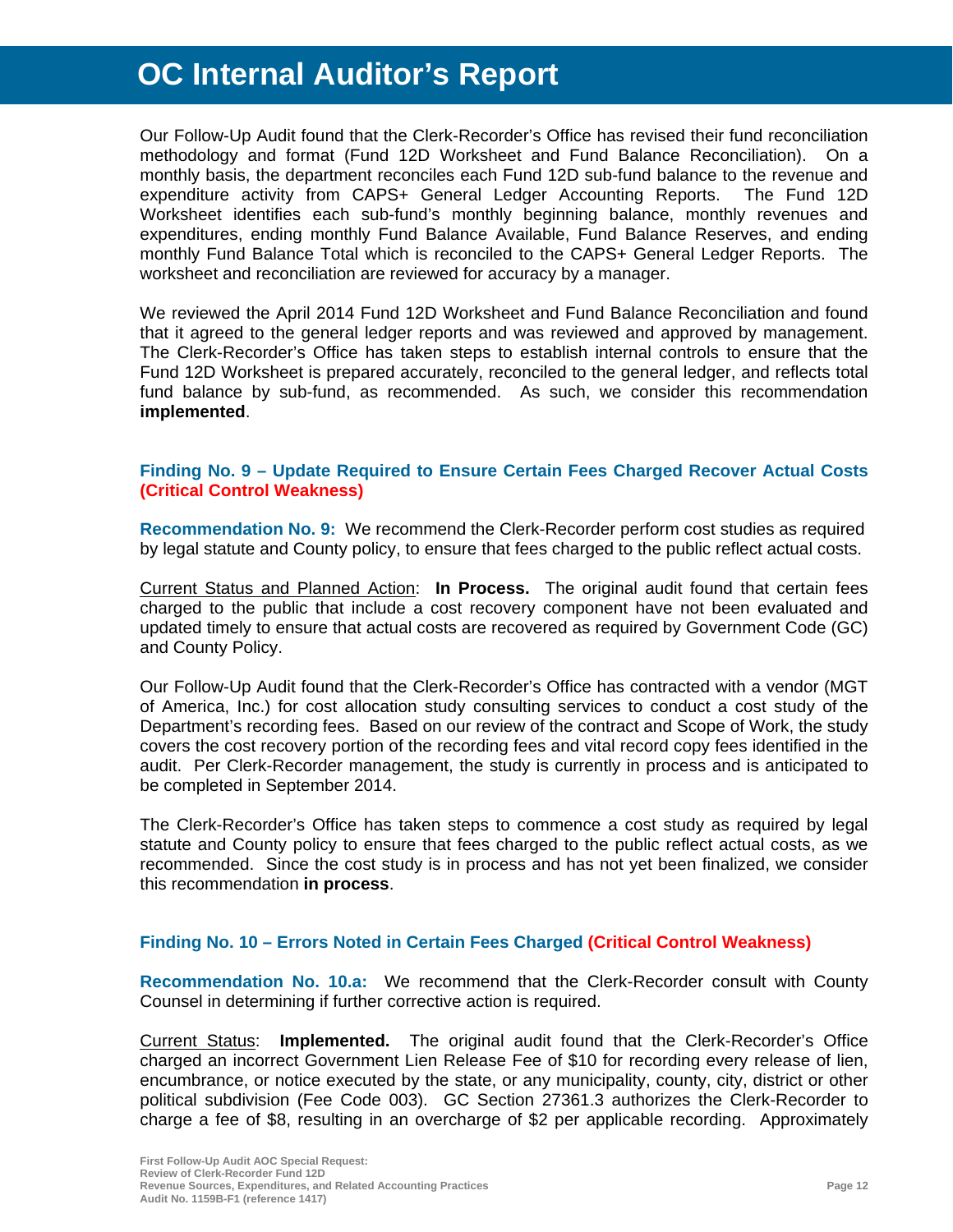\$95,770 in excess fees was charged in FY 10/11 through FY 11/12. The Clerk-Recorder's Office lowered the fee to \$8 on January 28, 2013.

Our Follow-Up Audit found that the Clerk-Recorder's Office has determined, in consultation with County Counsel, that the Department will establish a mechanism whereby fee payers may obtain a refund of any overcharged amount upon request.

Per Clerk-Recorder management, if a customer can produce documentation that indicates they were overcharged for a Government Lien Release Fee between July 1, 2010 and January 28, 2013, or the department can reasonably conclude from department records that the customer was overcharged a Government Lien Release Fee during that period, a refund of the overcharged amount will be remitted to the customer.

The Clerk-Recorder's Office has corrected the fee amount and has consulted with County Counsel in determining corrective action, as recommended. As such, we consider this recommendation **implemented**.

**Recommendation No. 10.b:** We recommend that the Clerk-Recorder consult with County Counsel in determining if any other corrective action is required.

Current Status: **Implemented.** The original audit found that the Clerk-Recorder's Office charged an incorrect Map Filing Fee of \$3 for each additional page for recording or filing and indexing maps (Fee Code 088). GC Section 27372 authorizes the Clerk-Recorder to charge of fee of \$2, resulting in an overcharge of \$1 per filing. Approximately \$964 in excess fees was charged in FY 10/11 through FY 11/12. The Clerk-Recorder's Office lowered the fee to \$2 on January 28, 2013.

Our Follow-Up Audit found that the Clerk-Recorder's Office has determined, in consultation with County Counsel, that the Department will establish a mechanism whereby fee payers may obtain a refund of any overcharged amount upon request.

Per Clerk-Recorder management, if a customer can produce documentation that indicates they were overcharged for a Map Filing Fee between July 1, 2010 and January 28, 2013, or the department can reasonably conclude from department records that the customer was overcharged a Map Filing Fee during that period, a refund of the overcharged amount will be remitted to the customer.

The Clerk-Recorder's Office has corrected the fee amount and has consulted with County Counsel in determining corrective action, as recommended. As such, we consider this recommendation **implemented**.

#### **Finding No. 11 – Incomplete Information Regarding the Use of Fund 12D Monies on Four (4) ASRs Submitted to BOS (Critical Control Weakness)**

**Recommendation No. 11:** We recommend that the Clerk-Recorder ensure all future Agenda Staff Reports (ASRs) submitted to the Board of Supervisors for their approval of the use of Fund 12D monies adequately and clearly disclose the funding source as Fund 12D, including restrictions and compliance with restrictions.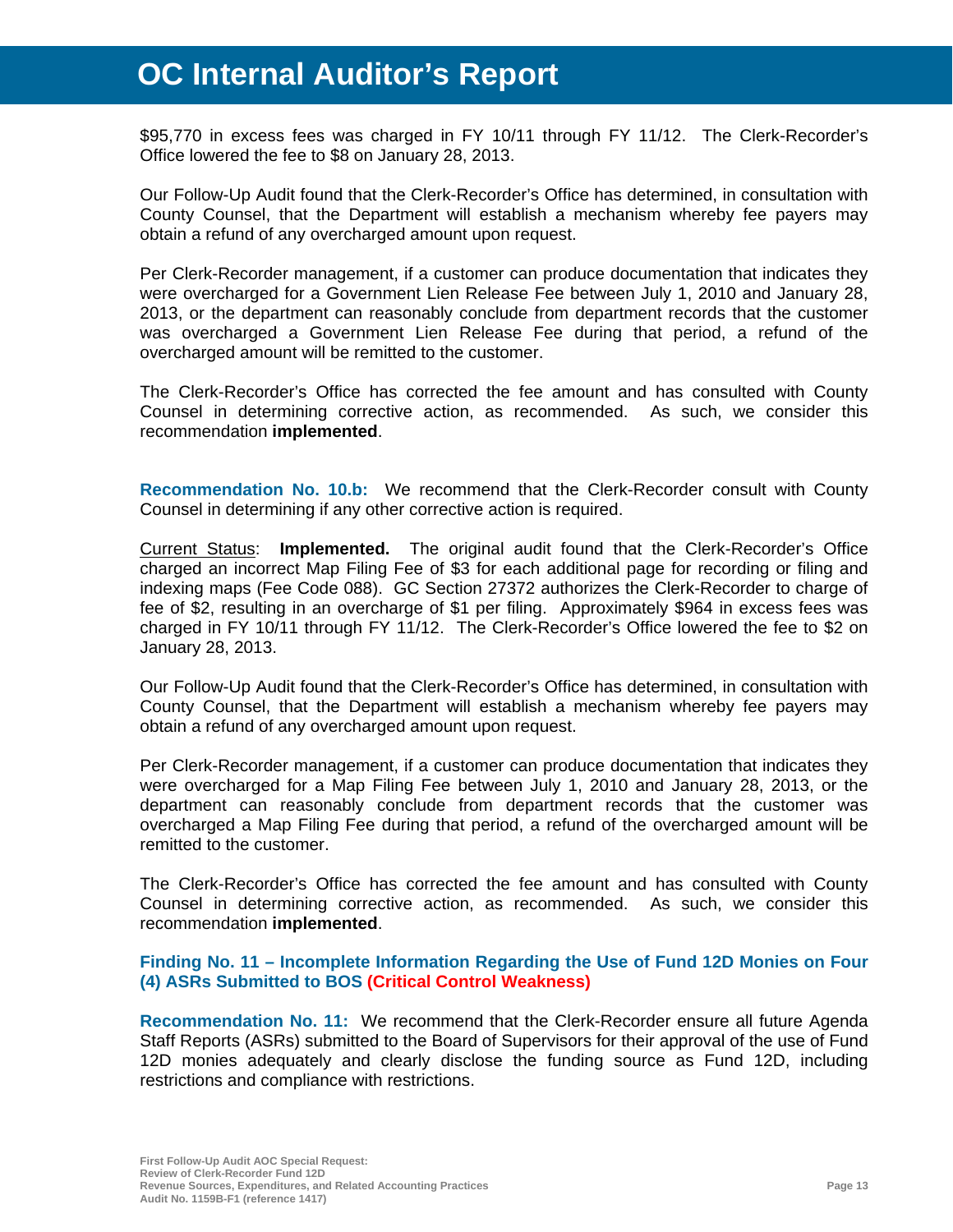Current Status: **Implemented.** The original audit found that four (4) Agenda Staff Reports (ASRs) submitted to the Board of Supervisors (BOS) did not accurately or clearly disclose or explain in sufficient detail that: a) the underlying source of monies used to pay for these expenditures was restricted funds from Fund 12D, and b) how the intended use would comply with the funding restrictions.

Our Follow-Up Audit found that the Clerk-Recorder's Office has created an ASR Review Committee comprised of Department Section managers and the Department Head, who review all department ASRs to ensure accuracy of information. As part of this review, the Accounting manager ensures ASRs clearly indicate funding sources and any use of special revenue monies.

The Department has also drafted a policy and procedure - *"Department ASR Process and Procedure,"* and created an ASR Check List. The policy and procedure establishes procedures for processing Clerk-Recorder ASRs, and requires reviews by Purchasing, Accounting, IT and County Counsel when appropriate. The procedure requires County Counsel's review when the ASR involves contracts, agreements, new or large special revenue expenditures, property renovations or improvements. The ASR Checklist informs the Department Head which individuals should review the ASR and who has actually reviewed the ASR before it goes to the ASR Review Committee.

If the expense will be reimbursed from Fund 12D, then the ASR should clearly indicate that the underlying source is Fund 12D not Fund 059. So far this fiscal year, there have been no ASRs with restricted funding source Fund 12D submitted to BOS for approval. Clerk-Recorder management confirmed that funding sources would be clearly disclosed on all future ASRs, including restrictions and compliance with restrictions, and would follow the ASR Review process noted above.

The Clerk-Recorder's Office has taken steps in implementing a policy and procedure for the department ASR review process that includes ensuring the funding sources and restrictions are clearly disclosed on the ASR, as recommended. As such, we consider this recommendation **implemented**.

### **Finding No. 12 – Misclassification of Vital Record Fee Revenue Within Fund 059 (Critical Control Weakness)**

**Recommendation No. 12.a:** We recommend that the Clerk-Recorder create separate general ledger revenue account coding to differentiate fees generated from vital records documents from those fees generated from real property documents.

Current Status: **Implemented.** The original audit found that some recording fees generated from vital record documents were combined in the same general ledger account as recording fees generated from real property documents. Recording fees should be accounted for and classified separately to differentiate the revenue source to allow the Clerk-Recorder's Office to accurately monitor fee revenue and to estimate costs used in preparation of cost studies.

Our Follow-Up Audit found that the Clerk-Recorder's Office has updated the Fee Distribution schedule in the Cashiering System on October 26, 2013 to revise the account coding for vital records fee codes. This change differentiates the revenue generated from vital records transactions from fee revenue generated from real property document transactions.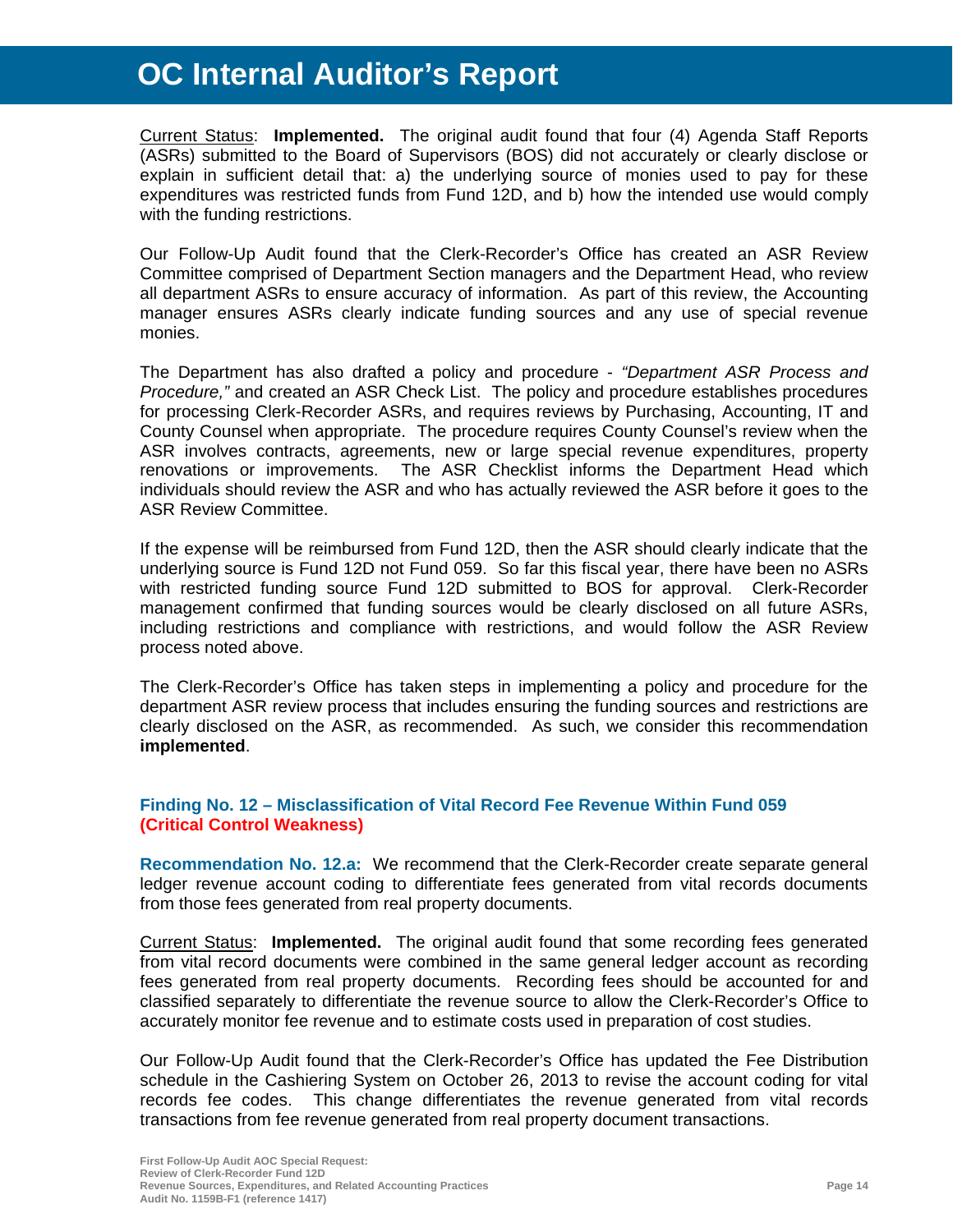The Clerk-Recorder's Office has taken steps to ensure that fee code classifications and revenue account coding in the cashiering system adequately separate and differentiate the fee revenue source from vital records documents versus real property documents, as recommended. As such, we consider this recommendation **implemented**.

**Recommendation No. 12.b:** We recommend that the Clerk-Recorder ensure that fee code classifications in the cashiering system are correct and consistent.

Current Status: **Implemented.** The original audit found part of the fee from death record searches was classified to recording fees. However, similar fee codes for birth and marriage record searches did not classify any amount to recording fees. The Clerk-Recorder's Office was unable to readily determine the reason for the inconsistencies in how the vital record fees were being classified within Fund 059.

Our Follow-Up Audit found that the Clerk-Recorder's Office has reviewed all the fee codes and fee descriptions in the Cashiering System and made the necessary changes so fee codes and descriptions were accurate and consistent throughout the system. We verified that the Fee Distribution schedule in the Cashiering System was updated on October 26, 2013 to revise the vital record fee code allocations to ensure consistency. It appears that vital records fee code allocations are now consistent.

In addition, the Clerk-Recorder's Office has drafted policy and procedures for an annual review of Clerk & Recording Fees. The intent of these procedures is to ensure that current Clerk & Recording Fees comply with Department policy, County and State Policy, and guidelines in California Government Codes and statutes.

The Clerk-Recorder's Office has taken steps to ensure that fee code classifications in the cashiering system are correct and consistent, as recommended. As such, we consider this recommendation **implemented**.

#### **Finding No. 13 – No Strategic Plan Prepared for Managing Fund 12D Monies (Significant Control Weakness)**

**Recommendation No. 13:** We recommend the Clerk-Recorder develop a strategic plan for managing and budgeting Fund 12D monies.

Current Status: **Implemented.** The original audit found that the Clerk-Recorder's Office did not have a strategic plan for managing \$15 million in Fund 12D monies, including approximately \$5 million in annual revenues.

Our Follow-Up Audit found that the Clerk-Recorder's Office has prepared a detailed 5-year Strategic Financial Plan (SFP) for each of the four (4) Fund 12D Sub-Funds: 1) Modernization/Enhancement; 2) Micrographics; 3) Health Statistics; and 4) Security Measures. The plan includes two (2) years of actual fund activity and projected revenues and expenditures (including operating transfers to Fund 059) for the current fiscal year and the future five (5) years.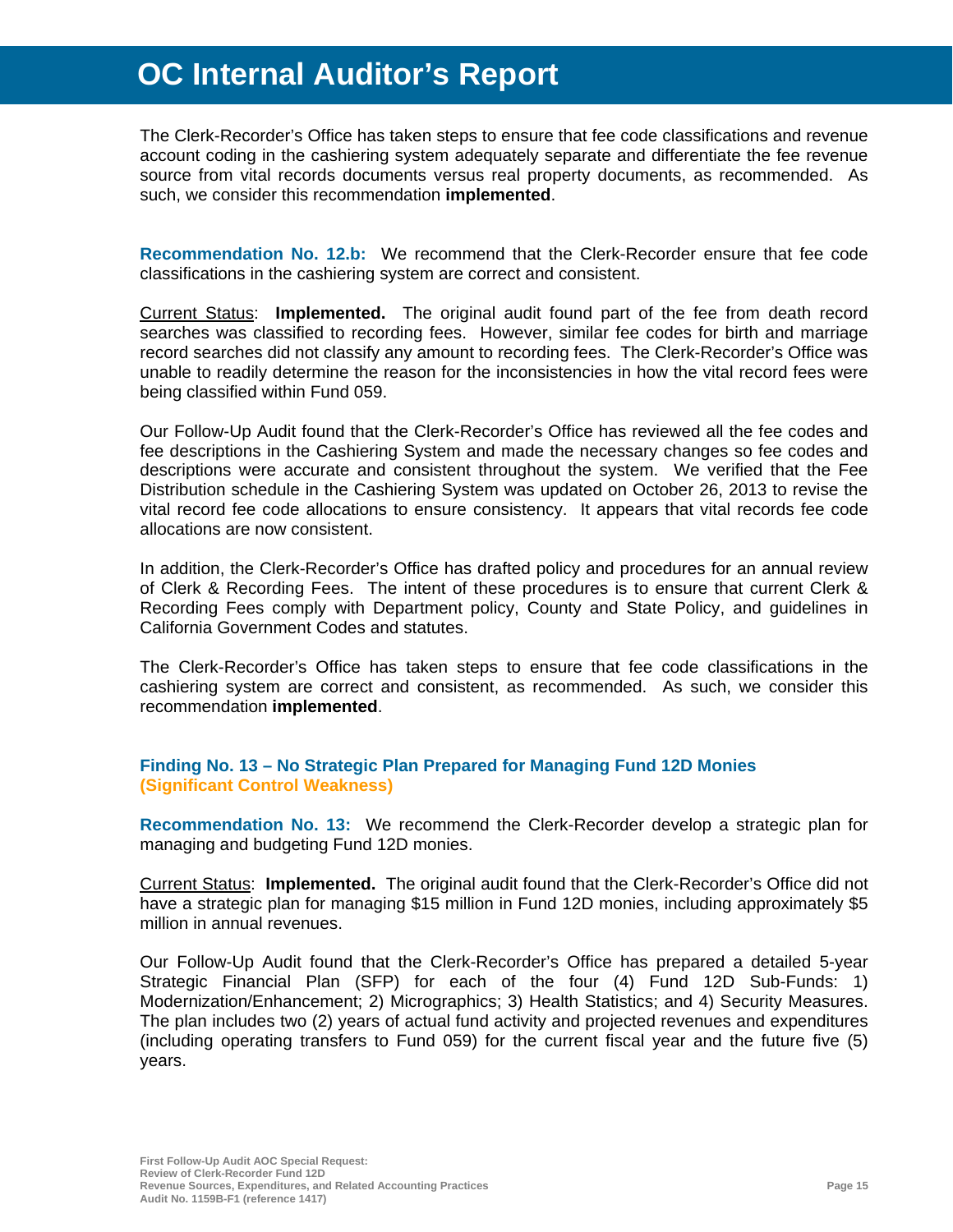The Clerk-Recorder's Office will continue to update and refine the Fund 12D SFP as the fiscal year progresses and as they determine how best to budget and charge qualifying expenditures. The SFP for Fund 12D will be coordinated with the SFP for the Clerk-Recorder's Office general operating fund (Fund 059).

The Clerk-Recorder's Office has taken steps to develop a SFP for managing and budgeting Fund 12D monies, as recommended. As such, we consider this recommendation **implemented**.

#### **Finding No. 14 – Errors Made in Reporting of Fund 12D Fees and Usage to the California Department of Public Health (Significant Control Weakness)**

**Recommendation No. 14:** We recommend the Clerk-Recorder compare revenue and expense balances from the Vital and Health Statistics Trust Fund Report Form to the Fund 12D – Health Sub-Fund General Ledger balances to ensure the report is accurately prepared.

Current Status: **Implemented.** The original audit found that the Clerk-Recorder's Office provided inaccurate reporting of vital and health statistics fee revenue and usage to the California Department of Public Health. We identified errors in amounts reported of up to \$1 million.

This reporting requirement applies only to the portion of the fee deposited to the Clerk-Recorder's Office Fund 12D – Health Sub-Fund (\$1.65 per certified copy) and not to any portion of the fee distributed to the State (\$1.35 per copy).

Our Follow-Up Audit found that the Clerk-Recorder's Office has implemented a procedure to ensure that all information reported on the Vital and Health Statistics Trust Fund Report is reconciled to the General Ledger and CAPS+ Accounting Reports for accuracy. We reviewed the December 31, 2013 report and determined that the amounts reported are in agreement with the General Ledger, as recommended, and the report is now reviewed by an independent person for accuracy. As such, we consider this recommendation **implemented**.

#### **Finding No. 15 – Deposit of Annual Interest Earnings on Restricted Fund 12D Needs Reevaluation (Significant Control Weakness)**

**Recommendation No. 15:** We recommend Clerk-Recorder seek a County Counsel opinion whether interest earned on monies recorded in Special Revenue Fund 12D should be recorded in Fund 12D.

Current Status: **Implemented.** The original audit found that interest earned on monies recorded in Fund 12D was recorded directly in the County General Fund, with no basis for such an allocation. We estimated that Fund 12D earned approximately \$78,000 in interest earnings in FY 11/12.

Our Follow-Up Audit found that the Clerk-Recorder's Office has determined, in consultation with County Counsel, that interest earned on restricted revenues recorded in Special Revenue Fund 12D should be recorded in Fund 12D. The Clerk-Recorder's Office is currently working with the Auditor-Controller and County Executive Office to maintain Fund 12D interest within Fund 12D.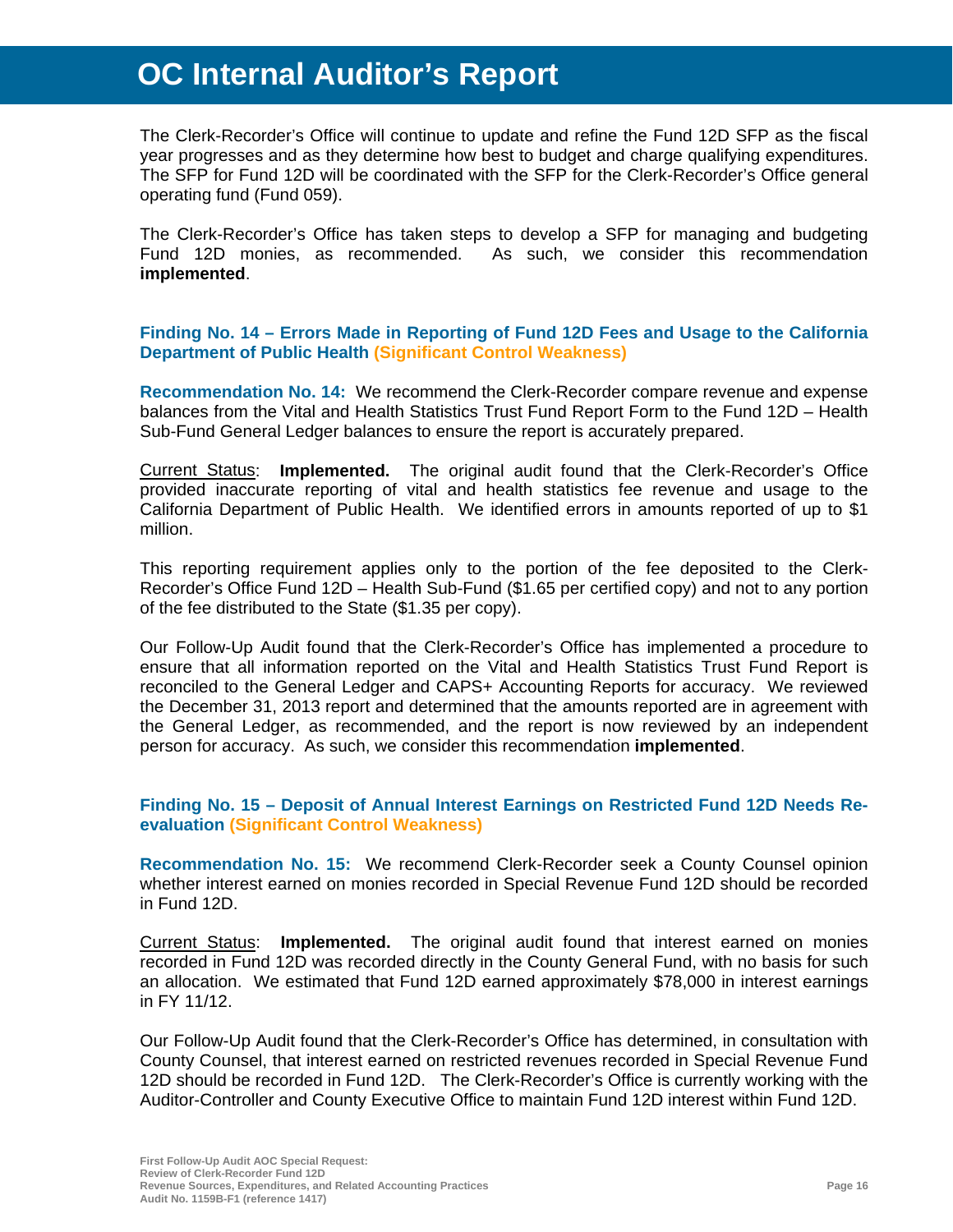The Clerk-Recorder's Office has taken steps to seek a County Counsel opinion regarding interest earned in Fund 12D, as recommended, and is in the process of making the necessary changes to ensure future interest is recorded in Fund 12D. As such, we consider this recommendation **implemented**.

#### **Finding No. 16 – Inaccurate Cashiering System Cumulative Totals Due to System Limitation in Recording Cash Receipt Adjustments (Control Finding)**

**Recommendation No. 16:** We recommend that the Clerk-Recorder work with the vendor to ensure adjustments to cash receipts transactions are processed in the Cashiering System to enable accurate transactional information.

Current Status and Planned Action: **In Process.** The original audit found that some adjustments to cash receipt transactions are documented manually on the daily cashiering reports rather than processed directly in the Cashiering System, resulting in inaccurate cumulative transaction and revenue totals in the Cashiering System reports.

Our Follow-Up Audit found that the software vendor is currently in the process of performing several modifications to the Cashiering System related to the processing of adjusting transactions. In addition, the Clerk-Recorder's Office is creating some new reports from the system database that will allow for better documentation of transactions to balance to daily cash receipts. Implementation is anticipated in September 2014.

The Clerk-Recorder's Office is currently working with the software vendor to ensure adjustments to cash receipts transactions are processed to enable accurate transactional information, as recommended. As such, we consider this recommendation **in process**.

### **Finding No. 17 – Inaccurate Cashiering System Cumulative Totals Due to Inadequate Testing and Review of System Fixes (Control Finding)**

**Recommendation No. 17:** We recommend that the Clerk-Recorder ensure their system testing is adequately reviewed to validate that fixes to the cashier system software are fully implemented.

Current Status and Planned Action: **In Process.** The original audit found that, due to a system software issue, the cumulative transaction counts and fee totals in the Cashiering System Reports were inaccurate for certain fee codes. The Clerk-Recorder's Office took immediate corrective action to resolve the cause of the discrepancies and reran the reports with the correct cumulative counts and totals.

Our Follow-Up Audit found that the Clerk-Recorder's Office is currently drafting a policy and procedure – *Cashiering System Changes* that requires any changes, updates or fixes to the Cashiering system be validated by Information Systems staff, a "Recording" or "Clerk" Manager and/or an Accounting Manager.

Based on our review of the draft procedure, it applies to both developer/vendor and in-house Cashiering System software changes and includes steps for review and approval of software updates/changes to ensure the changes are authorized and fully implemented, as recommended.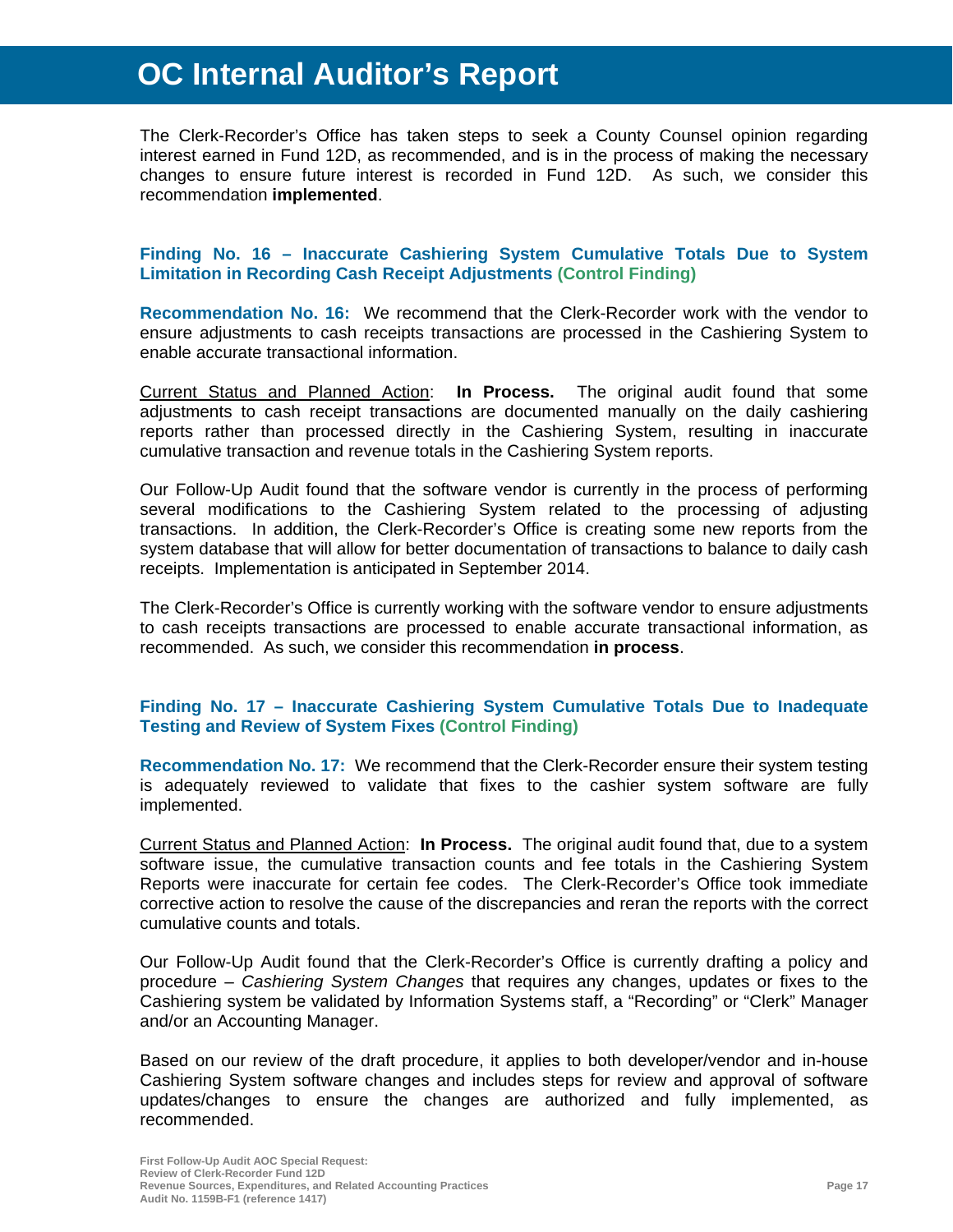The software vendor is currently in the process of performing several modifications to the Cashiering System. Clerk-Recorder management indicated they will follow the above procedure to ensure these modifications are fully implemented, which is anticipated in September 2014.

The Clerk-Recorder's Office has taken preliminary steps in drafting a policy and procedure; however the procedure has not yet been finalized and implemented. As such, we consider this recommendation **in process**.

#### **Finding No. 18 – Misclassification of Some Revenue Transfers (Control Finding)**

**Recommendation No. 18:** We recommend that the Clerk-Recorder record future transfers of fee revenue from Fund 12D - Health Sub-Fund to Health Care Agency as an operating transfer journal voucher.

Current Status: **Implemented.** The original audit found that the journal voucher to transfer Fund 12D – Health Sub-Fund revenue to the County Health Care Agency (HCA) was incorrectly recorded as a revenue reclassification instead of an operating transfer. The Clerk-Recorder's Office reclassified approximately \$150,000 in revenue from Fund 12D to HCA during the audit period.

Our Follow-Up Audit found that in November 2013 the Clerk-Recorder's Office began recording transfers of fee revenue to HCA as operating transfer journal vouchers, as recommended. As such, we consider this recommendation **implemented**.

### **Finding No. 19 – Process Improvement Recommendation (Control Finding)**

**Recommendation No. 19:** We recommend the Clerk-Recorder consider consulting with County Counsel to determine whether the \$1 Enhancement Fee and/or the \$1 Micrographics Fee could be reduced or possibly discontinued.

Current Status and Planned Action: **In Process.** The original audit found that legislative restrictions on Fund 12D usage make it difficult to find qualifying expenditures, which may be creating an excess fund balance in Fund 12D. The balance in Fund 12D at 6/30/12 was over \$14.8 million.

Our Follow-Up Audit found that the Clerk-Recorder's Office consulted with County Counsel to determine whether the \$1 Enhancement Fee or the \$1 Micrographics Fee could be reduced or possibly discontinued. The balance in Fund 12D at 6/30/14 was approximately \$17.5 million.

The Clerk-Recorder's Office has determined, in consultation with County Counsel, that the \$1 Enhancement Fee on "Recordings" is set by Government Code and cannot be reduced or discontinued without an amendment of the statute or further legislation.

The Clerk-Recorder's Office is currently in process of consulting with County Counsel concerning previous multiple opinions issued regarding the use of the \$1 Micrographics Fee. After clarification and analysis of all opinions reached, the Clerk-Recorder will determine the requirement and/or necessity to continue charging the Micrographics Fee. As such, we consider this recommendation **in process**.